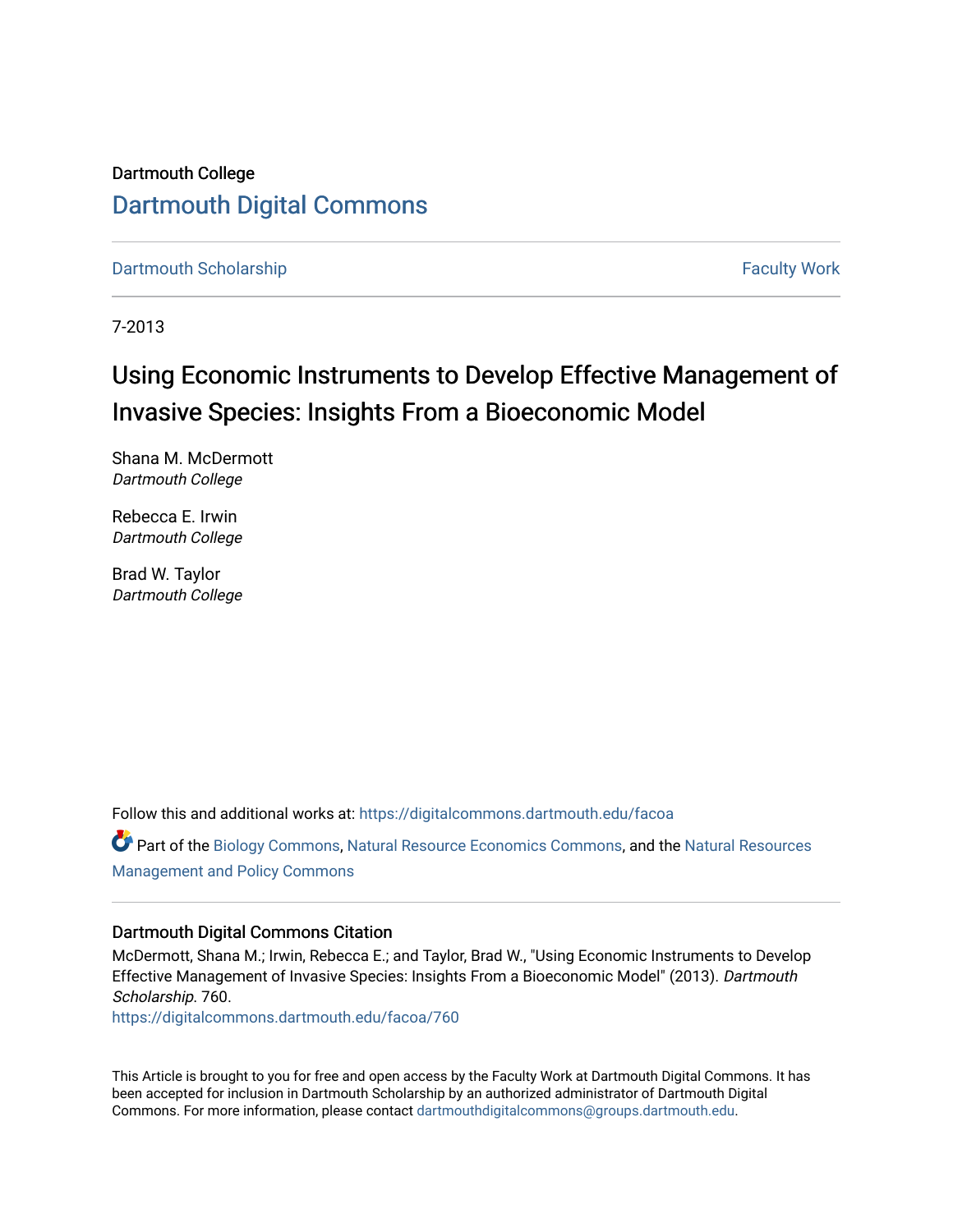## Using economic instruments to develop effective management of invasive species: insights from a bioeconomic model

SHANA M. MCDERMOTT, REBECCA E. IRWIN,<sup>1</sup> AND BRAD W. TAYLOR

Department of Biological Sciences, Life Sciences Center, 78 College Street, Dartmouth College, Hanover, New Hampshire 03755 USA

Abstract. Economic growth is recognized as an important factor associated with species invasions. Consequently, there is increasing need to develop solutions that combine economics and ecology to inform invasive species management. We developed a model combining economic, ecological, and sociological factors to assess the degree to which economic policies can be used to control invasive plants. Because invasive plants often spread across numerous properties, we explored whether property owners should manage invaders cooperatively as a group by incorporating the negative effects of invader spread in management decisions (collective management) or independently, whereby the negative effects of invasive plant spread are ignored (independent management). Our modeling approach used a dynamic optimization framework, and we applied the model to invader spread using Linaria vulgaris. Model simulations allowed us to determine the optimal management strategy based on net benefits for a range of invader densities. We found that optimal management strategies varied as a function of initial plant densities. At low densities, net benefits were high for both collective and independent management to eradicate the invader, suggesting the importance of early detection and eradication. At moderate densities, collective management led to faster and more frequent invader eradication compared to independent management. When we used a financial penalty to ensure that independent properties were managed collectively, we found that the penalty would be most feasible when levied on a property's perimeter boundary to control spread among properties. At the highest densities, the optimal management strategy was ''do nothing'' because the economic costs of removal were too high relative to the benefits of removal. Spatial variation in L. vulgaris densities resulted in different optimal management strategies for neighboring properties, making a formal economic policy to encourage invasive species removal critical. To accomplish the management and enforcement of these economic policies, we discuss modification of existing agencies and infrastructure. Finally, a sensitivity analysis revealed that lowering the economic cost of invader removal would strongly increase the probability of invader eradication. Taken together, our results provide quantitative insight into management decisions and economic policy instruments that can encourage invasive species removal across a social landscape.

Key words: bioeconomic model; dispersal; dynamic optimization; independent vs. collective management; invasive species management; Linaria vulgaris; yellow tadflax.

#### **INTRODUCTION**

Invasive species are a leading component of environmental change (Mack et al. 2000) and cost billions of dollars annually in ecological damages and economic losses (Pimentel et al. 2005). Two critical issues in the study of invasive species are understanding the causal factors of species invasions and developing approaches to reduce their spread. Studies have linked human activities to invasive species spread (Vitousek 1997, McKinney 2001, Leprieur et al. 2008). For example, land use change associated with urban and suburban development have been associated with an increase in

Manuscript received 20 April 2012; revised 7 December 2012; accepted 10 December 2012; final version received 9 January 2013. Corresponding Editor: R. A. Hufbauer.

<sup>1</sup> Corresponding author.

E-mail: Rebecca.Irwin@Dartmouth.edu

exotic species, especially plants (Taylor and Irwin 2004, Gavier-Pizarro et al. 2010), due to landscape disturbance and the importation and dispersal of exotic propagules (Rouget and Richardson 2003, Lockwood et al. 2005). Given that human activities are linked to the distribution and abundance of invasive species, we propose that human economic instruments, policies used to achieve the control or regulation of environmental problems, could be powerful tools to reduce the spread of invasive species. Examples of economic instruments range from public expenditure policies (i.e., subsidies, grants, tax allowances) to revenuegenerating policies (i.e., taxes, penalties, and fees) to revenue-neutral policies (i.e., deposit–refund systems). The goal of this study was to combine economic, ecological, and sociological factors to assess the degree to which penalties and subsidies could be used to manage invasive plants.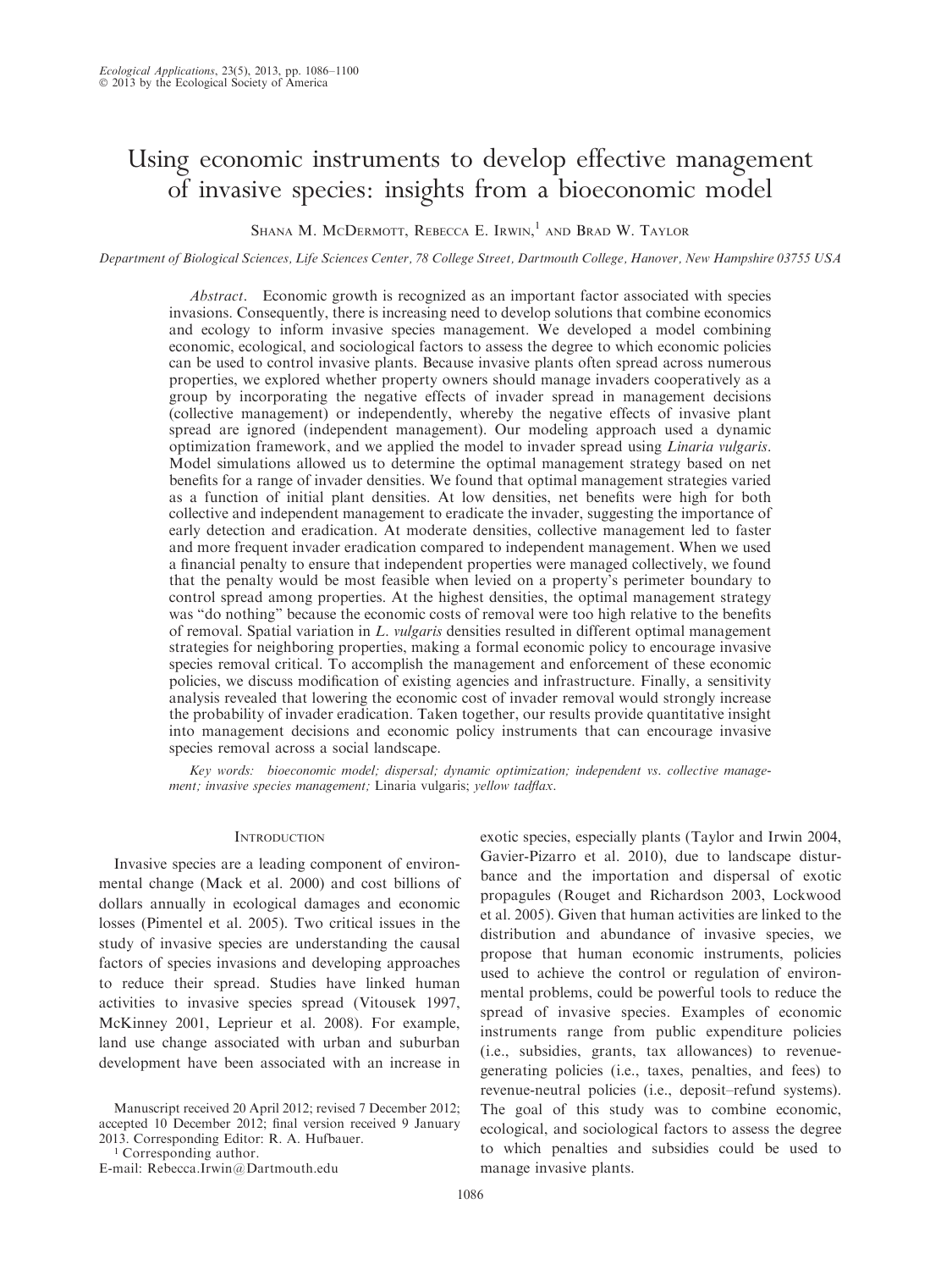There are many approaches to managing invasive plants. The removal of invaders can occur through chemical application or mechanical/hand-pulling, as well as biological control, grazing, and fire (DiTomaso 2000, Paynter and Flanagan 2004, Simberloff et al. 2005). The removal of invaders can also be encouraged through the planting of native species that can compete with or outcompete invasive species (Sheley and Petroff 1999), assuming native species with such high competitive abilities can be identified. These and other approaches have achieved success for the control of some invasive plants (reviewed in Simberloff et al. [2005]). However, the rate of spread of invasive species, especially on private lands (Epanchin-Niell et al. 2010), suggests that these approaches may not be implemented effectively by many stakeholders given the many constraints they face (Aslan et al. 2009). The degree to which economic policies, such as penalties and subsidies, could be implemented to affect the net benefits of implementation of these approaches for successful invasive species management warrants further investigation.

Human social factors are also important to consider in the management of invasive species. For example, how one property owner (hereafter referred to as owner) manages invasive plants may affect the ability of adjacent owners to control invaders (akin to a classic collective action problem; Olson 1965) due to potential spread of invaders among properties. Developing approaches to reduce the spread of invaders must account for this spatial complexity in property ownership and management and the dispersal ability of invaders (Gutrich et al. 2005, Epanchin-Niell et al. 2010). Owners could each choose to manage invaders independently, thus ignoring how the damages or costs of invader spread (i.e., negative externalities) among adjacent properties affect management (hereafter referred to as independent management). Or owners could work cooperatively to control invaders, recognizing that they both receive and donate propagules, and that their ability to control invaders is affected by the actions of neighbors (hereafter referred to as collective management; Shogren and Crocker 1991). Theoretical and empirical studies suggest that collective management generally increases the net benefits of invasive species control relative to independent management (Shogren and Crocker 1991, Rich et al. 2005, Yu and Leung 2006, Bhat and Huffaker 2007), but there are exceptions (Shogren and Crocker 1991, McKee 2006). Owners working independently can chose instead to work with others by either voluntarily choosing to work collectively with their neighbors, or policy incentives can be implemented so that invaders spreading onto adjacent land are considered in management strategies. Previous research has emphasized the potential for voluntary invasive species control across independently managed properties, including unilaterally removing invaders (Jones et al. 2000), voluntary collaboration by sharing control costs (Grimsrud et al. 2008), and coordinating management through transfer payments (Bhat and Huffaker 2007). However, little is known about the use of formal economic instruments, such as penalties for noncompliance or subsidies for compliance, to encourage the removal of invaders across independently managed properties. Formal economic instruments have been implemented on economic activities contributing to invasive species spread (Barbier and Shogren 2004, Knowler and Barbier 2004, Richards et al. 2010) and may provide a powerful approach to change human behaviors and encourage collective management of invasive species.

Here, we explored how ecological, economic, and social conditions affect optimal invasive plant management, and introduce two economic instruments (a penalty and a subsidy) to encourage the control and eradication of invaders under collective vs. independent management. The economic instruments we propose are based on the spread of invasive species among properties, their life history, and the resulting economic costs of removal and damages of invaders spreading among adjacent properties. In addition, we allowed for adjustments in the economic instruments over time as the economic and ecological conditions change. We addressed three objectives. First, we developed a general theoretical bioeconomic model that illustrates the difference between managing invasive species collectively vs. independently. We used a dynamic optimization framework (Leonard and Van Long 1992, Chiang 1999) that includes natural resource benefits, costs of management strategies, damages from invasive species, and biological responses of the invasive species and cooccurring native species. Second, we applied the model to a case study of an invasive plant, Linaria vulgaris (yellow toadflax, Plantaginaceae), in the Rocky Mountains of western USA. Although this work is focused on L. vulgaris, it shares life history characteristics with other common invaders (Sheley and Petroff 1999), and so the results may be broadly applicable to other invasions. Third, we used a sensitivity analysis to explore more generally when economic instruments may be effective for invasive species control. Finally, in the Conclusions, we discuss the monitoring and enforcement infrastructure needed to implement these economic policy instruments. We focus on invasive plant management on private land, but the model and results are germane to adjacent public lands managed by different agencies, and the methods can be applied to other taxa.

#### BIOECONOMIC MODEL FOR THE MANAGEMENT OF INVASIVE PLANTS

Our bioeconomic model includes two competing species (one native and one invasive) established on two adjacent, independently owned properties (property 1 and property 2). Our model only includes two properties and does not include a more complicated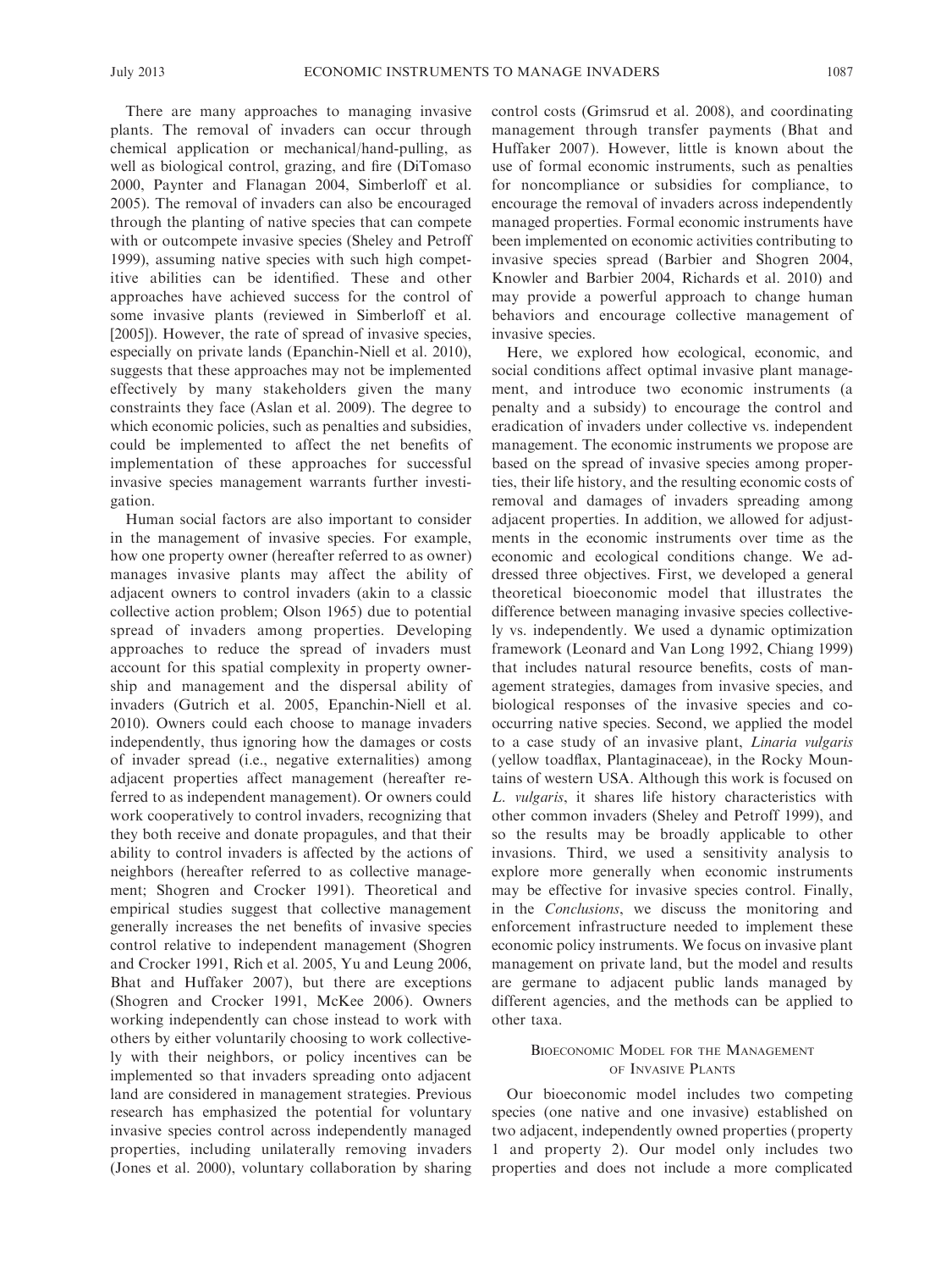spatially explicit landscape with varying sizes or shapes of properties; the importance of spatial scale and spread dynamics in bioeconomic assessments of invasive species management has been reviewed recently (Epanchin-Niell and Hastings 2010) and can be incorporated in future research. The spatial simplicity of our approach allowed us to solve for optimal control strategies that may not have been possible in more spatially complex models. We assumed owners had four general management strategies: prevention, eradication (removal of the invader from their own land), control (removing some invaders but not enough for eradication), and no action (do nothing) (Wittenberg and Cock 2001, Pysek and Richardson 2010). Landscape-scale prevention of invasive species introductions was not considered in our model because we assumed invasive plants already exist on the landscape at a given density. In the model, owners choose among the three management strategies to maximize their net benefits over a period of time.

We modeled the number of individuals of the native plant  $x_i$  (hereafter referred to as number of native plants or natives) on property  $i$  as

$$
\frac{dx_i}{dt} = G^{x_i}(x_i, x_j, y_i, y_j) + P_i \tag{1}
$$

where *i*, *j* = properties 1, 2 ( $i \neq j$ ), and the number of individuals of the invasive plant (hereafter referred to as number of invasive plants or invasives) is given by  $y_i$ . Population growth rate of natives,  $G^{x_i}$ , is positively correlated with the number of native plants,

$$
\frac{\partial G^{x_i}}{\partial x_i} = G_{x_i}^{x_i} > 0 \qquad \frac{\partial G^{x_i}}{\partial x_j} = G_{x_j}^{x_i} > 0
$$

and negatively correlated with the number of invasive plants,

$$
\frac{\partial G^{x_i}}{\partial y_i} = G^{x_i}_{y_i} < 0 \qquad \frac{\partial G^{x_i}}{\partial y_j} = G^{x_i}_{y_j} < 0
$$

where subscripts denote partial derivatives. We assumed that increasing the number of native plants via the planting of natives,  $P_i$ , is a management strategy based on the biotic resistance hypothesis (Elton 1958).

The number of individuals of the invader,  $y_i$ , on property i is modeled as

$$
\frac{dy_i}{dt} = G^{y_i}(x_i, x_j, y_i, y_j) - H_i
$$
\n(2)

where invasive plant population growth rate,  $G^{y_i}$ , is negatively correlated with the number of native plants,

$$
\frac{\partial G^{y_i}}{\partial x_i} = G_{x_i}^{y_i} < 0 \qquad \frac{\partial G^{y_i}}{\partial x_j} = G_{x_j}^{y_i} < 0
$$

and positively correlated with the number of invasive plants,

$$
\frac{\partial G^{y_i}}{\partial y_i} = G_i^{y_i} > 0 \qquad \frac{\partial G^{y_i}}{\partial y_j} = G_{y_j}^{y_i} > 0.
$$

Removal of invasive plants,  $H_i$ , decreases the number of invaders.

We assumed that owners receive benefits from native plants, which generally include those that are aesthetic (i.e., the beauty of wildflowers; Sabre et al. 1997), environmental (i.e., stabilizing soil, encouraging the residence of beneficial insects; Van Dersal 1938, Vitousek 1990, Brown et al. 2002), and financial (i.e., increased property values, reduced maintenance cost along roads as natives tend to be drought resistant; Stigarll and Elam 2009). We assumed that the economic benefits of native plants,  $B_i(x_i)$ , increase as a function of the number of native plants, but at a decelerating rate at higher numbers of individuals, as indicated by the firstand second-order partial derivatives (see Varian 1992):

$$
\frac{\partial B_i(x_i)}{\partial x_i} = B'_i(x_i) > 0 \qquad \frac{\partial^2 B_i(x_i)}{\partial x_i^2} = B''_i(x_i) < 0.
$$

Owners also experience economic damages from invasive plants. Here, economic damages measure the extent of harm in financial terms caused by the invader and can include reduced property value from smaller native plant populations (Stigarll and Elam 2009) and increased soil erosion (Lacey et al. 1989, but see Wang et al. 2006). We modeled the damages,  $D_i(v_i)$ , as an increasing function of the number of invasive plants and at an increasing rate (see Varian 1992):

$$
\frac{\partial D_i(y_i)}{\partial y_i} = D'_i(y_i) > 0 \qquad \frac{\partial^2 D_i(y_i)}{\partial y_i^2} = D''_i(y_i) > 0.
$$

In the model, owners incur economic costs (i.e., financial expenses) from removing invasives and planting natives. Removal costs for invaders can include garbage disposal fees if they pull the invader, the price of herbicide, special equipment (i.e., herbicide sprayer, gloves, trash bags), and the time or labor to remove or spray the invaders. Direct planting costs of natives can include the price of native seeds or plants, accessories needed for planting (i.e., shovels, fertilizer), and the time or labor spent planting. The costs of removal,  $C_{H_i}(H_i)$ , and planting,  $C_{P_i}(P_i)$ , are modeled as increasing functions of the number of invaders removed,  $H_i$ , and natives planted,  $P_i$ , where

$$
\frac{\partial C_{H_i}(H_i)}{\partial H_i} = C'_{H_i}(H_i) > 0 \qquad \frac{\partial^2 C_{H_i}(H_i)}{\partial H_i^2} = C''_{H_i}(H_i) > 0
$$

and

$$
\frac{\partial C_{P_i}(P_i)}{\partial P_i} = C'_{P_i}(P_i) > 0 \qquad \frac{\partial^2 C_{P_i}(P_i)}{\partial P_i^2} = C''_{P_i}(P_i) > 0
$$

(Varian 1992), such that the costs of removal and planting increase at an increasing rate over time.

We used dynamic optimization to solve for the optimal number of invasives removed and natives planted that generated the largest net benefits to owners over time for both collective and independent manage-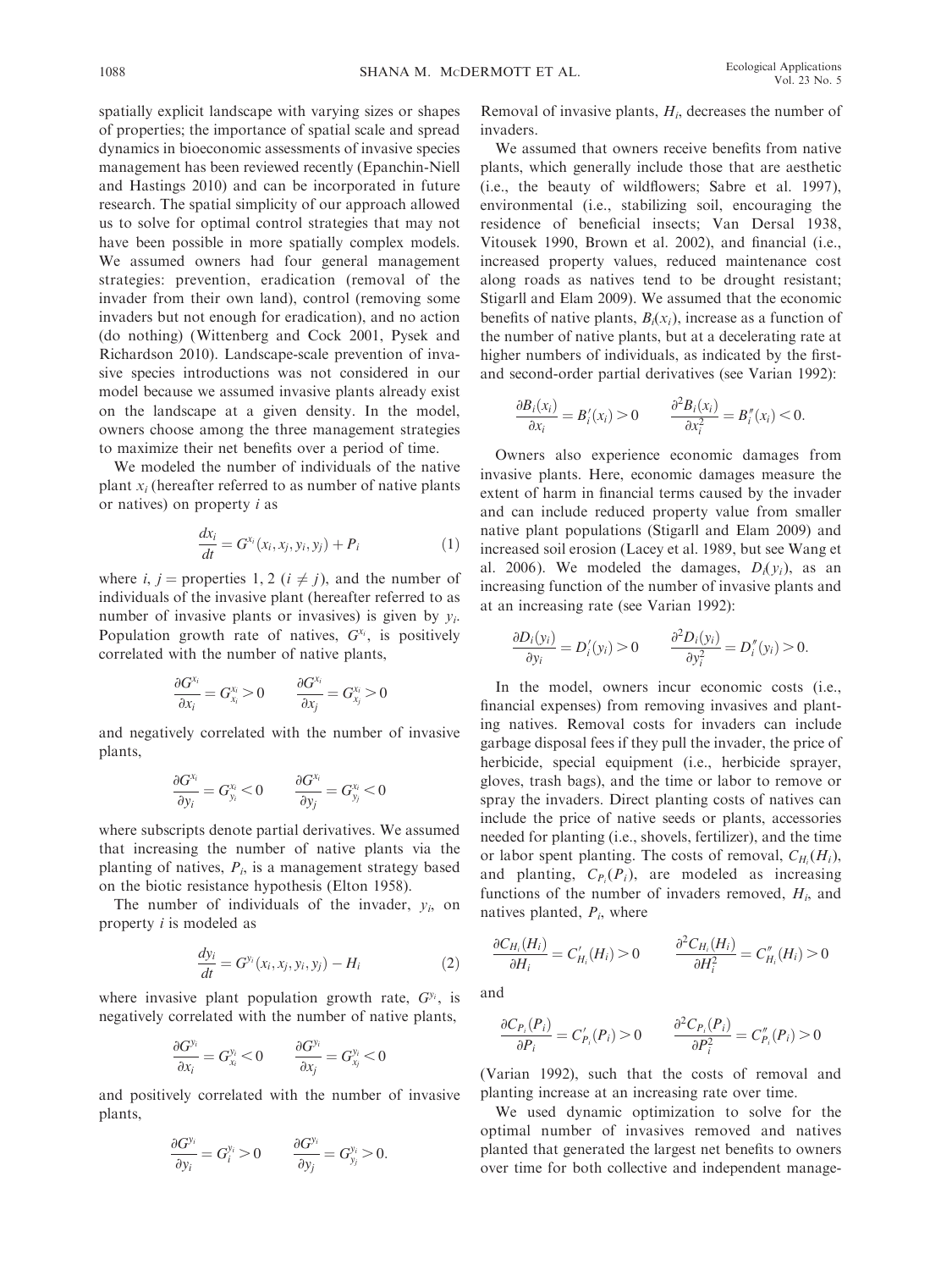

FIG. 1. Theoretical bioeconomic model showing the number of invaders removed or natives planted over time for collective (solid line) and independent (dashed line) management. Under collective management, owners work cooperatively as a group by incorporating the negative effects of invasive plant spread in management decisions, whereas under independent management, owners ignore the negative effects of invasive plant spread. Properties working collectively remove more invaders and plant more natives in early time periods compared to properties working independently. Thus, independent management results in removal and planting that must occur over longer time periods for the control or eradication of invaders. Removal or planting rates decline as saturating functions until the control or eradication of the invader is achieved.

ment (Appendix A). The maximized net benefits were calculated as the benefits from natives less economic damages from invaders and the economic costs incurred from applying control methods. Net benefits can take on values that range from positive to negative. When net benefits are positive, benefits exceed damages plus costs, and conversely, when net benefits are negative, damages plus costs exceed benefits. Under collective management, owners simultaneously maximized their benefits from native plants and minimized costs and damages from invasive plants on both properties while recognizing the movement of natives and invaders between properties 1 and 2, whereas under independent management, owners only maximized benefits on their own property and ignored any benefits of the movement of native plants and any disadvantages of movement of invasive plants.

#### Theoretical comparison of collective vs. independent management

In the theoretical model, removing invaders and planting natives had similar outcomes (Fig. 1). Therefore, we only describe the outcome for removing invaders (see Appendix B for a description of the outcome for planting natives). The benefits from the removal of invaders are direct and indirect (Table 1). The direct benefits of invader removal are the reduction in the number of invasive plants on property *i*,  $G_{y_i}^{y_i}$  and their associated damages  $D_i'(y_i)$ , and both are recognized by collective and independent management. In addition, both collective and independent management include the indirect benefit of reductions in the number of invaders due to increased competition with natives,  $C'_{P_i}(P_i)G_{y_i}^{x_i}$ . Under collective management, however, there are additional indirect benefits not included in independent management (Table 1). The additional benefits recognize the importance of reducing the spread of invasive plants from an adjacent property, which reduces the need to plant natives and the associated costs of planting,  $C'_{P_i}(P_j)G_{y_i}^{x_j}$ , and reduces costs associated with removing invaders,  $C'_{H_j}(H_j)G_{y_i}^{y_j}$ .

Differences in benefits for collective vs. independent management impact the initial decision of owners to remove invaders, and their management decisions over time. Relative to collective management, owners managing independently will remove fewer invaders per area initially, and removal must occur over a longer time period to eradicate an invader (Fig. 1). There are differences in removal rates because owners working

TABLE 1. Dynamic optimization solutions for the initial number of invaders removed and removal rates over time under collective and independent management.

| Management<br>scenario | Initial removal                                                                                                                | Removal over time                                                                                                                                   |
|------------------------|--------------------------------------------------------------------------------------------------------------------------------|-----------------------------------------------------------------------------------------------------------------------------------------------------|
| Collective             | $\overline{C'_{H_i}(H_i)} = \frac{\omega_h - C'_{P_j}(P_j)G^{x_j}_{y_i} + C'_{H_j}(H_j)G^{y_j}_{y_i}}{(\rho - G^{y_i}_{y_i})}$ | $\overline{\frac{dH_{i}}{dt}}=\theta_{h}+\frac{C_{P_{j}}^{'}(P_{j})G_{y_{i}}^{x_{j}}-C_{H_{j}}^{'}(H_{j})G_{y_{i}}^{y_{j}}}{C_{H_{i}}^{''}(H_{i})}$ |
| Independent            | $C'_{H_i}(H_i) = \frac{\omega_h}{(\rho - G_{\nu_i}^{y_i})}$                                                                    | $dH_i/dt = \theta_h$                                                                                                                                |

Notes: The number of invaders removed was determined where the marginal costs from removal equaled the marginal benefits. Dynamic optimization solutions for planting natives are provided in Appendix B. Under collective management, owners work cooperatively as a group by incorporating the negative effects of invasive plant spread in management decisions, whereas under independent management, owners ignore the negative effects of invasive plant spread. Variable definitions are:  $C_H$  and  $C_P$ , cost functions;  $H_i$ , number of invaders removed each period in property *i*;  $P_i$ , number of natives planted each period in property *i*;  $G$ , native and invasive growth function;  $\rho$ , discount rate;  $\omega_h$ , variable used to simplify the optimal removal equations where  $\omega_h$  =  $D_i'(y_i) - C_{P_i}(P_i)G_{y_i}^{x_i}$  and  $\theta_h$ , variable used to simplify the optimal removal equations where  $\theta_h =$  $\left\{ [C'_{H_i}(H_i)]/[C''_{H_i}(H_i)] \right\} (\rho - G_{y_i}^{y_i}) - [\omega_h/C''_{H_i}(H_i)]$ . Definitions of the subscripts are: *i*, *j*, properties 1 and 2; h, represents that we are indicating  $\omega$  and  $\theta$  in the optimal removal conditions; x, number of individuals of native; and y, number of individuals of invader.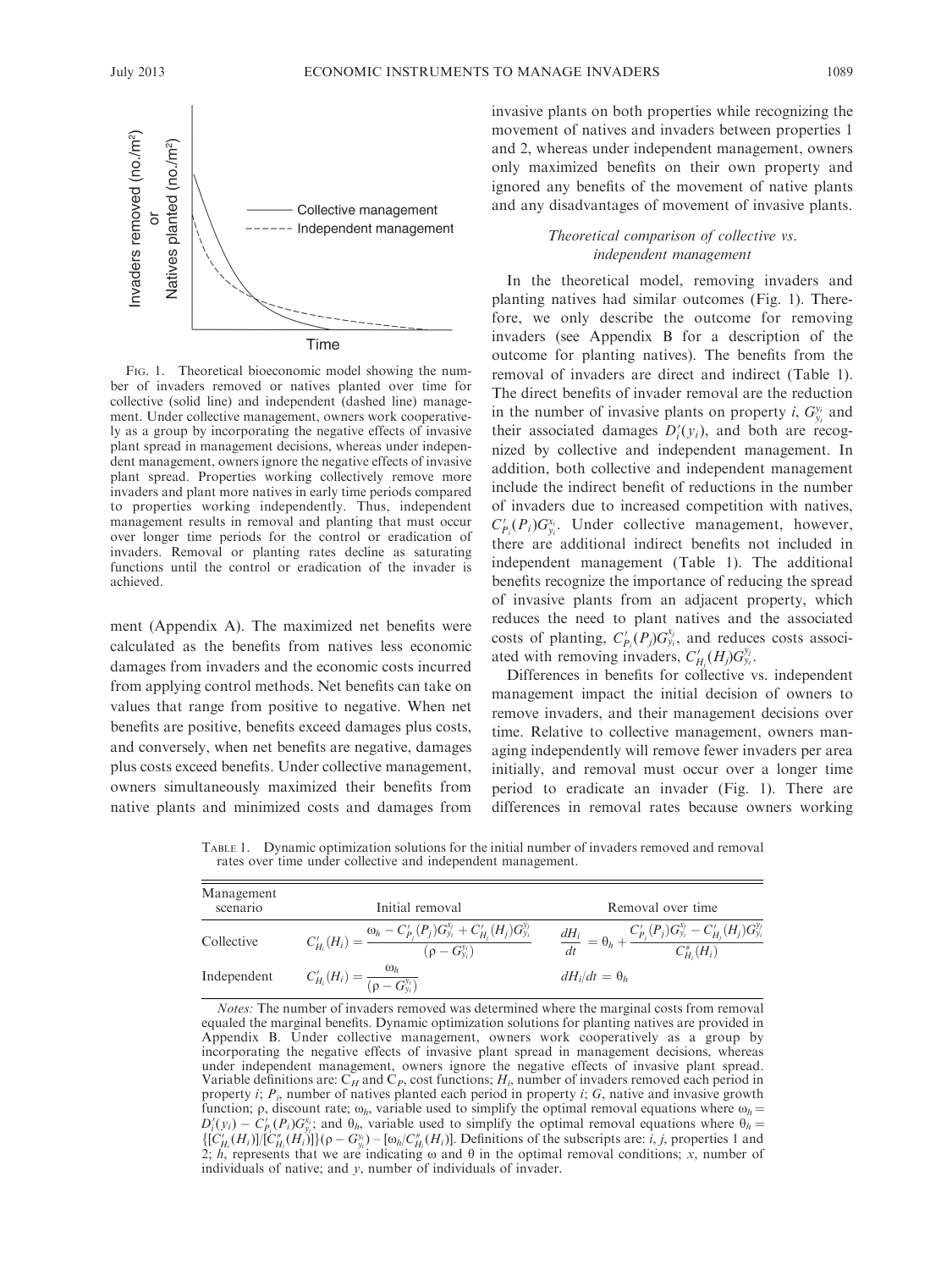independently fail to recognize that invaders are spreading among properties, and thus, their removal rate does not take into account this invasive plant spread.

Differences in removal rates between collective and independent management will affect net benefits. Collective management experiences higher removal costs initially compared to independent management because of higher invader removal rates. However, higher initial removal costs under collective management are offset by an increase in net benefits over time. The increase in net benefits is associated with reduced damages from invaders and a greater abundance of natives over a shorter time period. The trade-off between the ecological benefits of removal and the economic costs of doing so will determine whether collective or independent management has larger net benefits.

#### Economic policy instruments

Based on the theoretical bioeconomic model, independent management should result in more invaders and fewer natives relative to collective management averaged over time. To resolve this issue of insufficient management by owners working independently (Fig. 1), we introduced a penalty and subsidy into the model that influence removal and planting rates, respectively. In the independent-management scenario, we introduced (1) a per capita penalty on the invader  $(t_i)$  to account for the negative externality of invader spread onto adjacent properties. The penalty behaves like a Pigouvian tax by charging owners for the damages associated with invasive plant spread onto adjacent property, and charging for those damages may encourage invasive plant removal. Pigouvian taxes are levied to correct for negative externalities, and in this case, the negative externality is invasive plant spread. We also introduced (2) a per capita subsidy  $(s_i)$  on planting natives to account for the positive externality of native spread onto adjacent properties. The model could be modified for penalties or subsidies to be applied per unit biomass or area rather than per individual.

The penalty and subsidy necessary to encourage independently managed properties to work collectively are given by the following (for derivations, see Appendix A):

$$
t_{it} = C'_{P_j}(P_{jt})G_{y_it}^{x_{jt}} - C'_{H_j}(H_{jt})G_{y_i}^{y_{jt}}
$$
(3)

$$
s_{it} = C'_{P_j}(P_{jt})G_{x_{it}}^{x_{jt}} - C'_{H_j}(H_{jt})G_{x_{it}}^{y_{jt}}.
$$
\n(4)

The penalty and subsidy are derived from the damages and benefits accruing to neighboring properties and should, in theory, lead to lower numbers of invaders and higher numbers of natives over time. It is important to note that, as the population sizes of invaders and natives change over time, the marginal damages and benefits from plant spread will also change. Therefore, the penalty/subsidy will decline over time as the optimal control strategy is achieved. Adding these per capita penalties and subsidies to the independent-management scenario ensures that the independent outcome is equal to the collective outcome. Subsidizing the cost of planting has fiscal implications, but could come in the form of coupons or reduced fees for purchasing native plants. Moreover, because we propose a program with both penalties and subsidies, some of the funds derived from levying penalties could be used to pay for subsidies.

#### APPLICATION OF THE BIOECONOMIC MODEL: CASE STUDY USING LINARIA VULGARIS

We applied the bioeconomic model and economic policy instruments to invasive plant management using L. vulgaris in Colorado, USA. L. vulgaris originated in Eurasia and was introduced into North America at least 300 years ago (Saner et al. 1995). It is considered a noxious weed in natural areas and rangelands in the Rocky Mountain west (Lajeunesse 1999), although it is not considered highly invasive in eastern North America.

#### Study system

Linaria vulgaris is a rhizomatous perennial and reproduces sexually as an obligate outcrosser (Arnold 1982). Ramets vary in the number of seeds they produce, ranging from 0 to 6000 seeds per year (reviewed in Saner et al. [1995]). Over 80% of seeds fall within 0.5 m of the parent plant with seed viability  $\langle 40\% \rangle$  (Nadeau and King 1991). Seeds can remain dormant in the soil for a number of years prior to germination (Carder 1963). L. vulgaris also reproduces vegetatively through the production of adventitious shoots from the main and lateral roots. In the model below, we focused on L. vulgaris ramets (hereafter referred to as L. vulgaris plants for simplicity) because ramets are extensively connected underground and it is not possible to identify genets in the field. Genet dynamics have been successfully described by ramet dynamics in other systems (Caswell 1986, but see Munzbergova et al. 2005), and there is strong competition for resources among ramets even in the same genet, suggesting low clonal integration (Hellström et al. 2006).

Although L. vulgaris was likely originally introduced as an ornamental and may have some folk medicinal properties (reviewed in Mitich [1993], Saner et al. [1995], and Sing and Peterson [2011]), there are negative ecological and economic impacts following L. vulgaris invasion. Ecological impacts include reducing native plant richness and evenness as well as native floral abundance (Wilke and Irwin 2010). Changes in native plant communities associated with L. vulgaris can increase soil erosion, surface runoff, and sediment yield (Lajeunesse 1999). Moreover, L. vulgaris is mildly poisonous to some wildlife and to cattle (Mitich 1993), and may serve as a reservoir of pathogens for some crop and ornamental species (Rist and Lorbeer 1989). These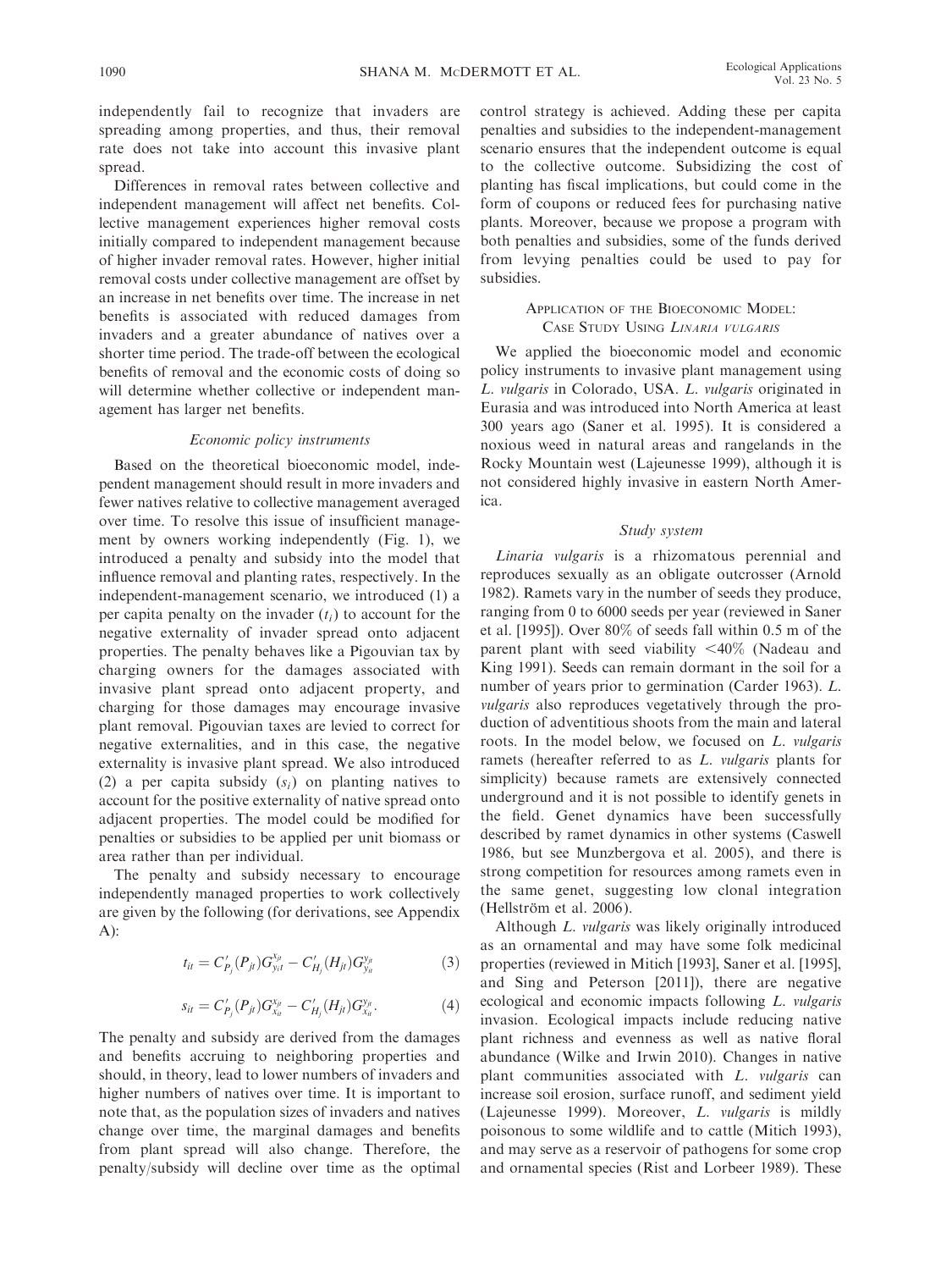| Symbol                    | Definition                                             | Units                                                                                                    | Case study | Range of values   |
|---------------------------|--------------------------------------------------------|----------------------------------------------------------------------------------------------------------|------------|-------------------|
| $r_{x_i}$                 | native intrinsic growth rate                           | plants plant <sup>-1</sup> yr <sup>-1</sup>                                                              | 0.06       | $0.01005 - 0.157$ |
|                           | invasive intrinsic growth rate                         | plants $\text{plant}^{-1} \cdot \text{yr}^{-1}$                                                          | 0.622      | $0.09 - 0.77$     |
| $\frac{r_{y_i}}{K_{x_i}}$ | native plant carrying capacity                         | plants/m <sup>2</sup>                                                                                    | 90         | $36 - 372$        |
| $K_{y_i}$                 | invasive plant carrying capacity                       | plants/m <sup>2</sup>                                                                                    | 120        | $46 - 486$        |
|                           | competition coefficient of invasive on native          | .                                                                                                        | 2.5        | $0 - 3.6$         |
| $a_{yy}^i$<br>$a_{yx}^i$  | competition coefficient of native on invasive          | $\cdots$                                                                                                 | 0.001      | $0 - 2.5$         |
| $m_{x_{ii}}$              | per capita native dispersal from plot $i$ to plot $i$  | plants plant <sup>-1</sup> $\cdot$ m <sup>-2</sup><br>plants plant <sup>-1</sup> $\cdot$ m <sup>-2</sup> | 0.54       | $0.12 - 1.52$     |
| $m_{y_{ii}}$              | per capita invader dispersal from plot $i$ to plot $i$ |                                                                                                          | 0.05       | $0.0077 - 0.151$  |
| $b_i$                     | benefit per native plant                               | $\phi$ /plant                                                                                            |            | $0.40 - 3.4$      |
| $d_i$                     | damage per invasive plant                              | $\frac{\rho}{\rho}$                                                                                      | 0.00472    | $0.0023 - 0.0218$ |
| $C_{P_i}$                 | cost of planting per native                            | $\frac{\rho}{\rho}$                                                                                      | 0.40       | $\cdots$          |
| $C_{H_i}$                 | cost of removal per invader                            | $\frac{\rho}{\rho}$                                                                                      | 0.19       | $0.0095 - 0.330$  |
| ρ                         | discount rate                                          | $\frac{\gamma}{2}$                                                                                       | 0.075      | $\cdots$          |

TABLE 2. Definitions, units, and values of parameters used in the empirical bioeconomic model for the case study of Linaria vulgaris (case study) and the range of values used in the sensitivity analysis (range of values).

Notes: Benefits, costs, and damages per plant (in U.S. dollars) were considered on a per-plant-density basis to control for area when included in the model. Descriptions of how the values were calculated and the data used are in Appendix C. Ellipses indicate no units or no range of values.

ecological impacts have the potential to translate into economic consequences for property value and local farming and ranching (Lacey and Olsen 1991, Sing and Peterson 2011). Moreover, many regions in the Rocky Mountains rely on their natural landscapes with diverse native flowering displays for the tourism industry.

In Colorado, where much of the fieldwork to parameterize the model was conducted, L. vulgaris is currently managed under the Colorado Noxious Weed Act (List B), which encourages management to stop further spread. To ensure the act is adhered to, weed coordinators and management plans have been established to assist landowners with invasive plant identification and removal strategies and promote invasive plant education (Hershdorfer et al. 2007). However, the change in the number of acres with L. vulgaris from 2002 to 2005 increased in counties with  $>50\%$  privately owned land compared to counties dominated by public land  $(t_{20.15} = 2.92, P < 0.008;$  data from Colorado Department of Agriculture, Lakewood, Colorado, USA; data *available online*),<sup>2</sup> suggesting that additional policies, such as the penalty and subsidy described here, may be needed for more effective control of L. vulgaris on private property.

#### Parameterizing the bioeconomic model

Ecological component.—To take into account intraand interspecific competition, we used a modified Lotka-Volterra competition model to describe the competitive relationship between *L. vulgaris* and a representative native species. We realize that this competition model represents a simplification of how intra- and interspecific competition regulate changes in population size; nonetheless, it provides a starting point for understanding how ecology and economics can be integrated to

understand invasive plant management, and more complex models can be incorporated in future work. On property *i*, the population sizes of the native,  $x_i$ , and L. vulgaris,  $y_i$ , grow according to the following two equations:

$$
\frac{dx_i}{dt} = r_{x_i}x_i \left( 1 - \frac{x_i + a_{xy}^i (y_i + m_{y_{ji}}y_j)}{K_{x_i}} \right) + m_{x_{ji}}x_j + P_i
$$
  

$$
\frac{dy_i}{dt} = r_{y_i}y_i \left( 1 - \frac{y_i + a_{yx}^i (x_i + m_{x_{ji}}x_j)}{K_{y_i}} \right) + m_{y_{ji}}y_j - H_i
$$

The intrinsic growth rate of the native and L. vulgaris is represented by  $r_{x_i}$  and  $r_{y_i}$ , respectively. Carrying capacity enters the model for the native as  $K_{x_i}$ , and L. vulgaris as  $K_{y_i}$ . The competition coefficients of L. vulgaris on the native and the native on L. vulgaris are represented as  $a_{xy}^i$  and  $a_{yx}^i$ , respectively. We include the movement of native and invasive plants between properties as  $m_{x_{ii}}$  and  $m_{v_{ii}}$ , respectively. Movement between the two properties occurs via dispersal of seeds and is represented as the expected per capita dispersal and establishment of seeds onto the adjacent property. For simplicity, we ignored the movement of the invader among properties via vegetative growth, but such life history could be incorporated in future modeling efforts.

To parameterize the ecological components of the model, we used values from field or greenhouse studies specific to L. *vulgaris* in Colorado and average values from natives that commonly occur in areas where L. vulgaris grows (Table 2; Appendix C). If parameter estimates were not available, we used average values from the literature for L. vulgaris growing in other regions or for invaders with similar life history characteristics as L. vulgaris.

Economic component.—We used functions for the economic components of the model based on theory and empiricism in economics. For the economic benefits, we

 $2$  http://www.colorado.gov/cs/Satellite?c=Page& childpagename=ag\_Conservation%2FCBONLayout&cid= 1251629559735&pagename¼CBONWrapper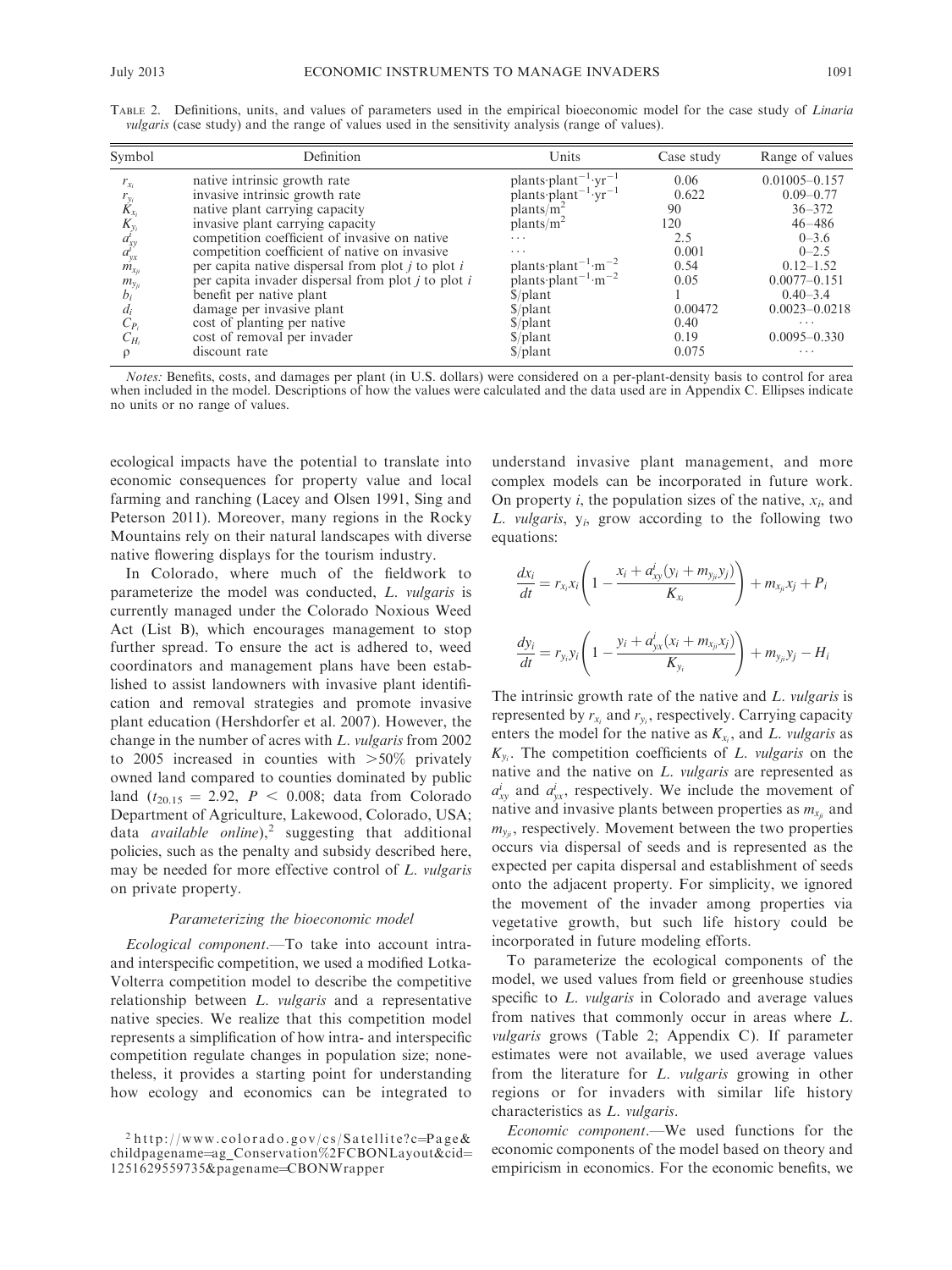assumed a saturating function,  $B_i(x_i) = 2b_i x_i^{1/2}$ , where  $b_i$ is the benefit per native plant (Weitzman 1978, Rollins and Lyke 1998). Damages from L. vulgaris and the economic costs of removing L. vulgaris and planting natives were represented by accelerating functions with

$$
D_i(y_i) = \frac{d_i y_i^2}{2}
$$

where  $d_i$  is the damage per unit of invader (Olson and Roy 2002)

$$
C_{H_i}(H_i) = \frac{C_{H_i}H_i^2}{2}
$$

where  $C_{H_i}$  is the cost of removing an individual invader, and

$$
C_{P_i}(P_i) = \frac{C_{P_i}P_i^2}{2}
$$

where  $C_{P_i}$  is the cost per native planted (Hueth and Regev 1974, Weitzman 1978). To parameterize the economic components of the model, we calculated values from data specific to Colorado and/or from the other areas when region-specific data were not available from valuation studies in the published literature and personal interviews (Table 2; Appendix C). We recognize that estimating the economic benefits of natives and damages and removal costs of invaders is difficult (Olson 2006, McIntosh et al. 2009) and had to make some simplifying assumptions. For example, we assumed that owners did not receive any aesthetic value from the presence of L. vulgaris and L. vulgaris removal was successful and did not result in nontarget effects such as invasion of other nonnative species. Benefits were calculated from factors such as the aesthetic value of native plants (using a replacement-cost approach) and an increase in property value associated with natives (Appendix C). A number of approaches have been used to estimate the economic damages from invaders, but no single approach has been widely accepted (Olson 2006). We calculated damages as direct, measurable economic effects caused by L. vulgaris or other invaders (Appendix C).

#### Bioeconomic model simulation

Simulations were generated using the mathematical programming system GAMS (General Algebraic Modeling System; *available online*)<sup>3</sup> based on the ecological and economic data in Table 2. One limitation of our simulations is that we did not incorporate error in our parameter value estimates; however, the sensitivity analysis (see Sensitivity analysis below) allowed us to assess how sensitive our model results were to variation in model parameters. We ran the simulations over a 12 year period, the national average time period of household property ownership (Emrath 2009), and over longer time periods in some cases to capture longer returns on land investment. All values involving invader and native abundance were calculated on a per-area basis (per square meter) to control for property size, and we assumed that a property had a homogeneous density of L. vulgaris. Including more complicated spatial structure of properties and spatially varying L. vulgaris densities within properties was beyond the scope of this model, but could be assessed in future work. Using the model specified for owners  $i$  and  $j$ , we ran simulations to explore the optimal removal and planting strategies across a range of initial L. vulgaris densities, from 2 to 120 L. vulgaris/m<sup>2</sup> and assuming an initial 15 natives/m<sup>2</sup>. These densities of L. *vulgaris* and natives are representative of what is found in nature (Nadeau et al. 1991, Pauchard et al. 2003, Egan and Irwin 2008, Wilke and Irwin 2010). We present simulation results from representative low, moderate, and high densities of L. *vulgaris* invasion (5, 30, and 60 plants/ $m^2$ , respectively). Penalties were applied based on L. vulgaris densities (L.  $vulgaris/m<sup>2</sup>$ ), which is a measure of abundance that is more robust than area infested and simpler to estimate than biomass.

In the model, owners chose between eradication, control, and no action based on the net benefits. Eradication occurred when its net benefits were greater than the net benefits of control. Likewise, owners chose to control when its net benefits were greater than the net benefits of no action. The simulations assumed that each property had identical numbers of L. vulgaris and ecological and economic conditions (homogenous properties), or different numbers of L. vulgaris on each property (heterogeneous properties). For simulations involving homogeneous properties, the ecological and economic impacts to the properties were the same, and so we only present results from one of the properties. Using the simulations, we examined the conditions under which collective vs. independent management provided similar or better control or eradication of L. vulgaris, and we explored the economic policies (e.g., penalties or subsidies) needed to ensure owners managed or contained the invader.

#### Results and discussion of the case study

Our empirical data show that the competition coefficient of the native on L. vulgaris was near zero (Table 2; Appendix C), indicating that the competitive effect of natives on L. vulgaris was negligible. Thus, planting natives as a form of control was not optimal in the model. This result is not surprising, given that invasive plants are often competitively dominant in their new range (Vila` and Weiner 2004, Ridenour et al. 2008), and the rare instances where natives are used to competitively exclude invaders often involve native grasses (Prather et al. 1991, Bakker and Wilson 2004). Thus, the results we describe only focus on controlling L. vulgaris via removal, and not planting natives nor subsidizing the cost of planting natives. <sup>3</sup> http://www.gams.com/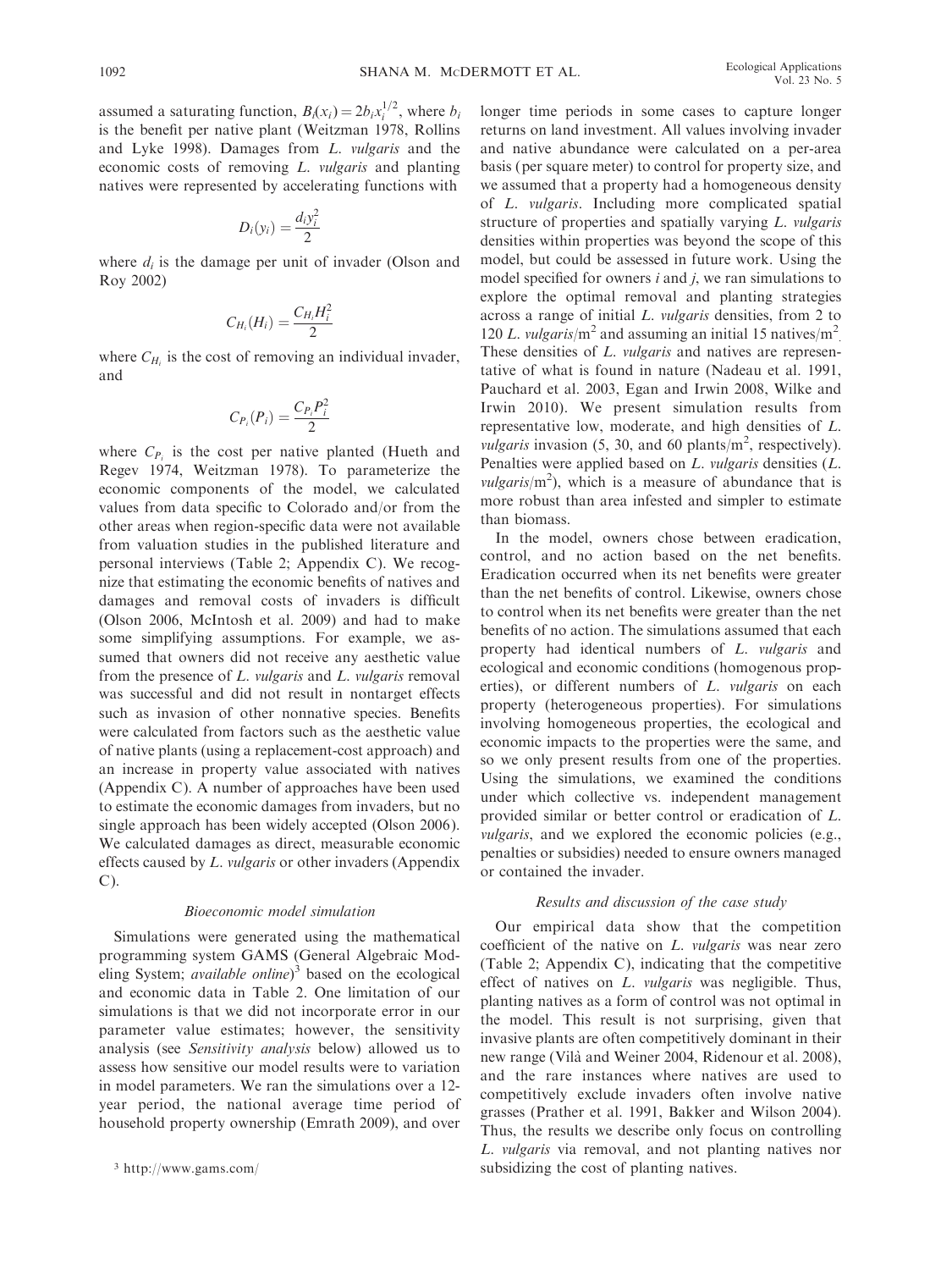6

 $\overline{5}$ 

 $\mathbf{a}$ 

28

26

28

26

30

 $25$ 

 $\mathcal{C}$ 





FIG. 2. Homogeneous properties: optimal management strategies varied as a function of initial Linaria vulgaris density. At low L. vulgaris density (5 invaders/m<sup>2</sup>), (a) the density of L. vulgaris (left-hand axis) and natives (right-hand axis) over time and (b) the L. vulgaris removal rate were nearly identical for collective and independent management. At moderate L. vulgaris density (30 invaders/m<sup>2</sup>), (c, d) owners managing collectively removed more L. *vulgaris* initially and eradicated the invader faster than owners managing independently, but (e) a penalty can be implemented to ensure that independent properties remove  $L$ . *vulgaris* at the same rate as collective management. At a high density (60 L. vulgaris/m<sup>2</sup>), (f, g) owners managing collectively eradicated L. vulgaris, but those managing independently changed their management decision from control to no action, requiring (h) a penalty that would encourage collective management. Note the different y-axis scales in panels (a), (c), and (f).

#### Homogenous properties

Low invader density.—Owners managing collectively or independently responded similarly to low densities of L. vulgaris  $(< 7$  plants/m<sup>2</sup>; Fig. 2a, b). Under both management strategies, it was optimal to eradicate L. vulgaris within the first two years because the benefits of removal outweighed the costs. In addition, the net benefits of the two management strategies measured in dollars per square meter were almost identical (Fig. 3a); in part, because movement of L. vulgaris was low between properties at low invader densities. Thus, ignoring movement between properties (i.e., independent management) had little effect on L. vulgaris eradication. For both collective and independent management, native plants experienced minimal competition with L. vulgaris, and native population sizes were nearly identical under both management strategies (Fig. 2a). These results highlight the importance of detecting and removing invaders early in the invasion process before they reach high densities (Simberloff et al. 2005). Management that focuses on invasive plant identification and early removal may have the strongest economic and ecological benefits (Olson and Roy 2002, Pluess et al. 2012), and also does not depend on invoking collective- or independent-management strategies. Because collective and independent management resulted in eradication over a similar time period, no penalty to encourage removal was necessary.

Moderate invader density.—At moderate densities (7– 59 L. vulgaris/ $m<sup>2</sup>$ ), we found small differences between collective and independent management in both the rate of L. vulgaris removal and the time period over which removal occurred (Fig. 2c, d). However, both management strategies chose eradication over control or no action based on net benefits (Fig. 3b).

The simulations for moderate L. vulgaris density matched the theoretical predictions, with independent management removing L. vulgaris at a lower initial rate than collective management; and thus, independent management had to remove the invader over a longer time period (Fig. 2c, d). The additional time required for L. vulgaris removal under independent management occurred because the removal rate did not take into account movement of the invader between properties. Averaged over the 12-year period, properties managed independently had 19% more invaders and 1.3% fewer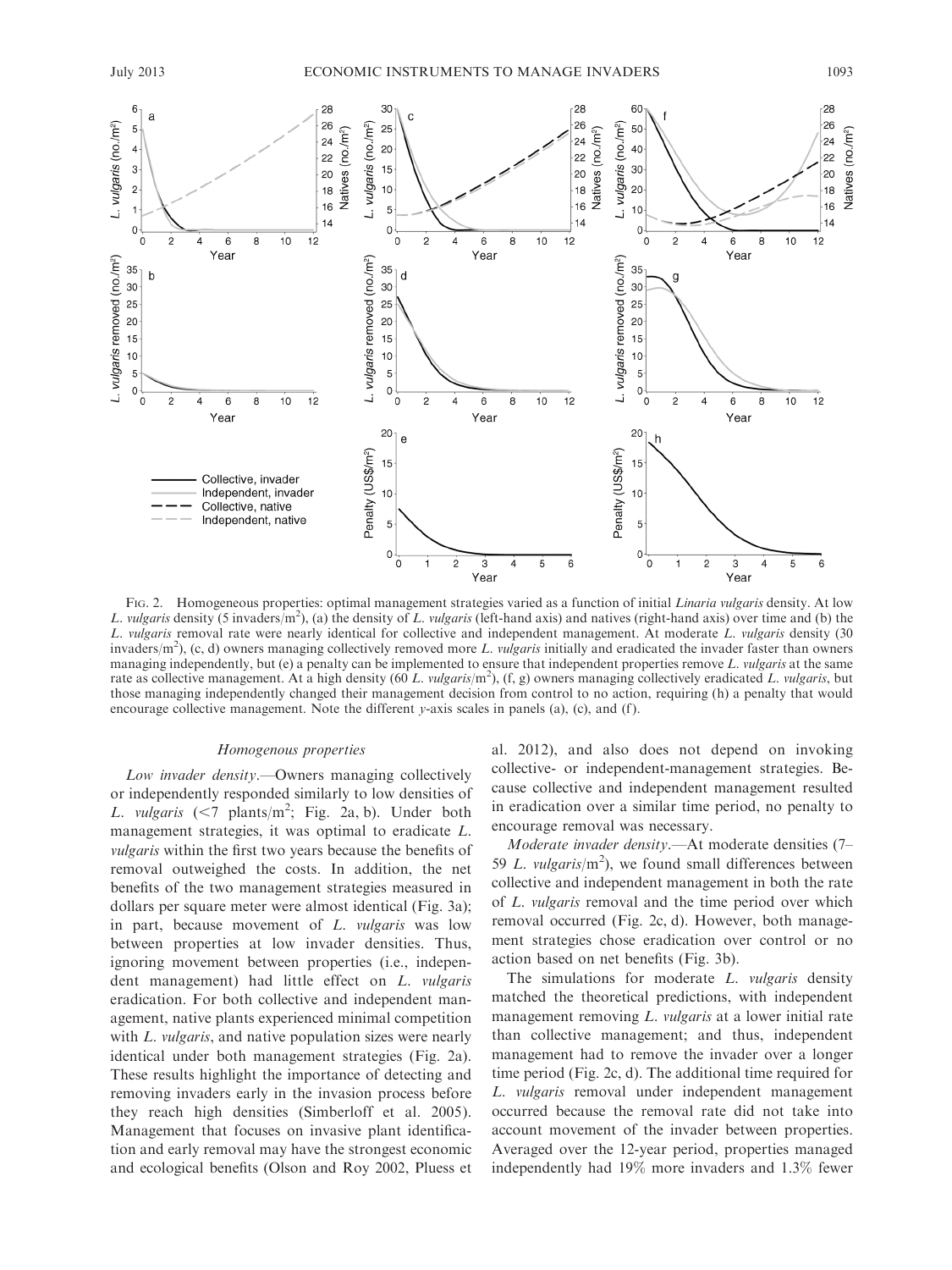

FIG. 3. Average net benefits per square meter over a 12-year period for homogeneous properties with (a) low, (b) moderate, and (c) high initial densities of L. vulgaris, assuming collective vs. independent management. Average net benefits were calculated assuming eradication (removal of the invader from property), control (removing some invaders but not enough for eradication), and no action (do nothing) scenarios. Low, moderate, and high *L. vulgaris* densities were 5, 30, and 60 plants/ $m^2$ , respectively.

natives compared to those managed collectively. Thus, even the small differences in the time period required for collective vs. independent management to eradicate L. vulgaris (1 year; see Fig. 2c) can result in L. vulgaris being present on the landscape longer and in sufficient quantities to have ecological and economic consequences. One caveat to consider in the interpretation of these results is that, over the 12-year simulation period, the net benefits of eradication in both collective and independent management were negative, although they were less negative if owners chose eradication over no action (Fig. 3b). Positive net benefits of eradication would only be accrued over longer time periods. In this simulation, it took  $\sim$ 23 years to see positive net benefits from eradication. Thus, invasive species management may be better thought of as a long-term investment, similar to capital improvements that have high initial costs, with positive net benefits accrued over long time periods (Andersson and Jacobsson 2000).

At moderate L. vulgaris densities, the longer time period required for eradication and the higher average L. vulgaris density over time (Fig. 2c, d) suggest that properties managed independently should be encouraged to work collectively, which can be achieved via a penalty. The penalty per L. vulgaris is dependent upon the density of L. vulgaris and its rate of removal in both properties (Eq. 3). The penalty decreases over time as the number of L. vulgaris decrease due to removal. Assuming an initial density of 30 L. vulgaris/ $m^2$ , the penalty in the first year would be  $$7.49/m<sup>2</sup>$  (in U.S. dollars), declining as a decelerating function until all L. vulgaris are removed (Fig. 2e). One caveat is that the penalty necessary to ensure collective management is extremely high when calculated per acre, in part because of the high densities of the invader, and because we assumed that the entire parcel has a homogeneous density of the invader. Thus, a penalty may be more financially and ecologically reasonable when applied on a linear scale to property borders (i.e., perimeter) rather than an areal scale, also in part because property borders are more likely to donate seeds to neighboring properties. Moreover, focusing on property borders is important because two properties with identical area can differ substantially in property border length depending on their shape. When applied on property borders, the penalty may create barrier zones to contain the invasion or reduce the spread to new areas along the growing invasion front (Sharov and Liebhold 1998). Future research would need to generate the optimal framework to identify efficient cycles of investment in barrier zones that are nested within a larger management area.

High invader density.—Collective and independent scenarios resulted in different management outcomes at high invader densities. For example, at densities of 60– 61 L. vulgaris/ $m^2$ , collective management was optimal for eradicating L. vulgaris, whereas independent management was only optimal for controlling the invasion (Fig. 3c). Owners managing collectively eradicated L. vulgaris by year 7, allowing for the population size of natives to grow without continued competition with L. vulgaris (Fig. 2f, g). However, under independent management, the number of *L. vulgaris* initially declined, but eventually increased toward its carrying capacity because (1) the removal rate did not keep up with the movement of L. vulgaris from the neighboring property and (2) the owners changed their management decision from control to no action because the costs of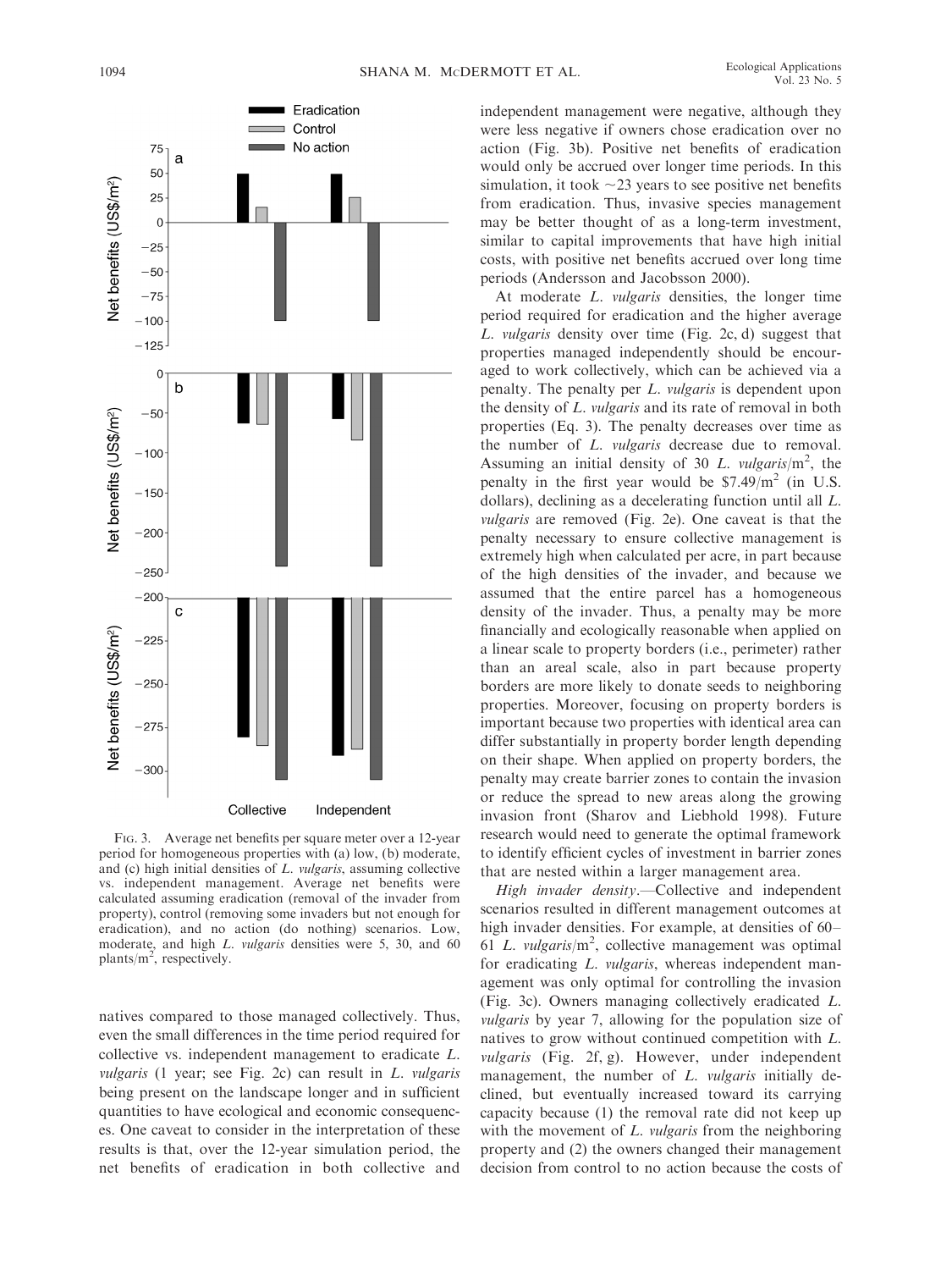removal became too high relative to its benefits (Fig. 3c). As a result, natives experienced strong competition from L. vulgaris, and any initial benefits of L. vulgaris removal for native population size were overwhelmed by strong competition with the invader at later time periods (Fig. 2f ). Averaged over the 12-year period, collective management resulted in 51% fewer L. vulgaris and 7.6% more natives than independent management. To encourage properties managed independently to work collectively, a penalty could be implemented for an initial invasion of 60 L. vulgaris/ $m<sup>2</sup>$  and decline at a decelerating rate over time until all *L. vulgaris* are removed (Fig. 2h). Here, the penalty is important to ensure that independently managed properties do not continue to act as propagule sources within the landscape (Epanchin-Niell et al. 2010).

The ability of collective- and independent-management strategies to control or eradicate L. *vulgaris* at very high densities was limited. We found that for densities  $>63$  L. vulgaris/m<sup>2</sup>, it was optimal for properties managed either collectively or independently to do nothing. No action occurred because the costs of removal strongly outweighed any benefits. This finding was consistent over a range of densities of natives. The inability of collective or independent management to control L. vulgaris at very high densities is relevant because many areas with established L. vulgaris report densities this high (reviewed in Saner et al. [1995]). For these high densities of invaders where it was optimal to do nothing, a fine could be implemented on the negative externality of *L. vulgaris* movement to neighboring properties. Because the goal is to reduce L. vulgaris spread, a fine applied to the property edge would be most appropriate (Sharov and Liebhold 1998). We can base the fine on the number of L. vulgaris/ $m^2$  multiplied by the per capita L. *vulgaris* dispersal among properties  $(m_{yii})$  and the per capita cost of invader removal  $(c_H)$ . Because most L. vulgaris seeds do not disperse further than  $0.5$  m, a  $1-m<sup>2</sup>$  border around a parcel could provide some containment of the invader. Doing so for a density of 120 L. vulgaris/ $m<sup>2</sup>$  around a 0.4-ha (1-acre) square parcel totals  $\sim$  \$278. It is important to note that this fine simply discourages invasive species spread among properties by fining owners based on the number of L. vulgaris that would spread to neighboring properties, and the cost of removing those spreading plants when the optimal management strategy is no action.

#### Heterogeneous properties

When we examined properties with different initial densities of L. vulgaris, we found two important outcomes. First, variation in invader densities across the landscape can result in different management strategies. For example, an unequal number of L. vulgaris on adjacent properties can lead to unilateral eradication when one owner chooses control or no action and the other chooses eradication. An example of unilateral eradication occurs when adjacent properties have low and high densities of L. vulgaris (e.g., 5 vs. 60) L. vulgaris/ $m^2$ ). Based on the net benefits, the owner with low invader density eradicates *L. vulgaris* under both collective and independent management (Fig. 4a, b). However, the owner with high invader density will only eradicate under collective management (Fig. 4c, d). Owners managing independently initially remove L. vulgaris, but the removal rate does not keep pace with population growth, so the owner eventually chooses no action given the high costs of removal. Thus, L. vulgaris would continue to spread to neighboring properties, making a formal economic policy important. Our penalty to encourage collective management (Eq. 3) is applicable in these heterogeneous environments and can be applied under unilateral eradication to force owners managing independently to eradicate L. vulgaris as if they were behaving collectively (Fig. 4e).

Second, different densities of L. vulgaris on adjacent properties also altered the removal rate of L. vulgaris compared to homogeneous densities. For example, under collective management, initial removal on the property with 60 L. vulgaris/ $m^2$  was 9% lower when densities were heterogeneous (60 and 5 L. vulgaris/ $m<sup>2</sup>$  on each property) compared to homogenous (60 L. vulgaris/ $m<sup>2</sup>$  on both properties). The lower initial removal rate occurs in the heterogeneous scenario for owners working collectively because they recognize that fewer L. vulgaris are spreading to their property from the neighboring property. However, this lower initial removal rate results in a longer removal period for eradication. Consequently, the total number of L. vulgaris removed over the 12-year period in a heterogeneous landscape is 8.5% higher than the homogenous setting. Because heterogeneous densities of invaders are common across landscapes subdivided into individually owned properties (Epanchin-Niell et al. 2010), economic policies that can encourage increased coordination among owners may provide the best management success.

#### SENSITIVITY ANALYSIS

To gain additional intuition from the model, we conducted a sensitivity analysis in which we varied the ecological and economic parameters in the model using realistic ranges of values (Table 2; Appendix C). We varied one parameter at a time to explore its effects on the model output. We focused on results from homogeneous properties and determined the range of initial L. vulgaris densities for which owners chose eradication, control, or no action based on the maximum net benefits.

In most of the sensitivity analyses, collective management outperformed independent management in terms of the maximum number of invaders that could be eradicated under different model parameters (Appendix D), as well as the net benefits accrued when comparing eradication vs. control vs. no action. Thus, we primarily highlight how modifying model parameters affected removal costs, net benefits, and the possibility for eradication.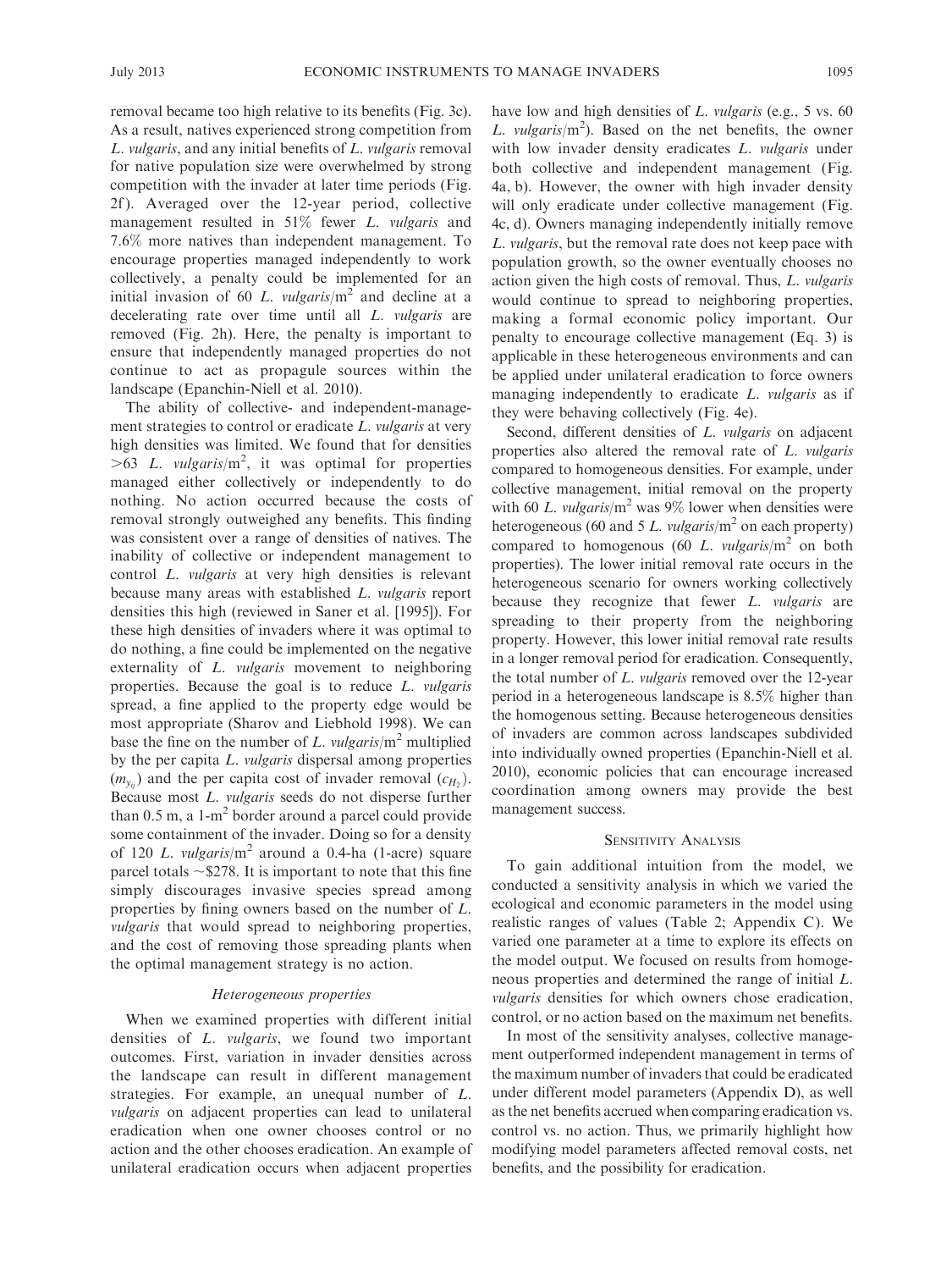

FIG. 4. Heterogeneous properties: optimal removal strategies for properties with  $(a, b)$  low (5 plants/m<sup>2</sup>) and (c, d) high (60) plants/m<sup>2</sup>) L. vulgaris densities, illustrating unilateral removal and (e) a property-specific economic policy to hold the high-invasion property to a collective standard. Note the different y-axis in panels (a) and (c).

#### Ecological parameters

Varying the ecological parameters of the model had some intuitive and some surprising results. Altering native plant parameters, including the intrinsic growth rate  $r_{x_i}$ , carrying capacity  $K_{x_i}$ , and movement  $m_{x_{ji}}$ , had little impact on the optimal removal rates of L. vulgaris and the net benefits from eradication, in part because L. vulgaris has a strong competitive effect on native plants and natives have a weak effect on L. vulgaris. These results suggest that the population biology of native plants may not rescue them from the harmful effects of invaders if their competitive abilities are low.

The one native plant parameter that influenced management outcomes was the competitive effect of natives on L. vulgaris,  $a_{yx}^i$ . Increasing this competition coefficient decreased the probability of eradication while increasing the probability of control. Highly competitive natives were able to decrease the population growth of the invader, resulting in reduced damages and removal costs, thus making the net benefits of control higher than eradication. When  $a_{yx}^i = 1.50$ , both collective and independent management controlled up to 120 L. *vulgaris*/m<sup>2</sup>; double the amount when compared to  $a_{yx}^i$  $= 0$ . This result highlights the value of competitively strong natives for assisting in control and lowering the cost of invasive species management. However, one challenge will be identifying native plants with strong competitive abilities against invaders. The majority of native plants in invaded communities are likely weak competitors with invaders on a pairwise basis (Vila` and Weiner 2004); however, screening programs that take a landscape-scale approach to identify the composition of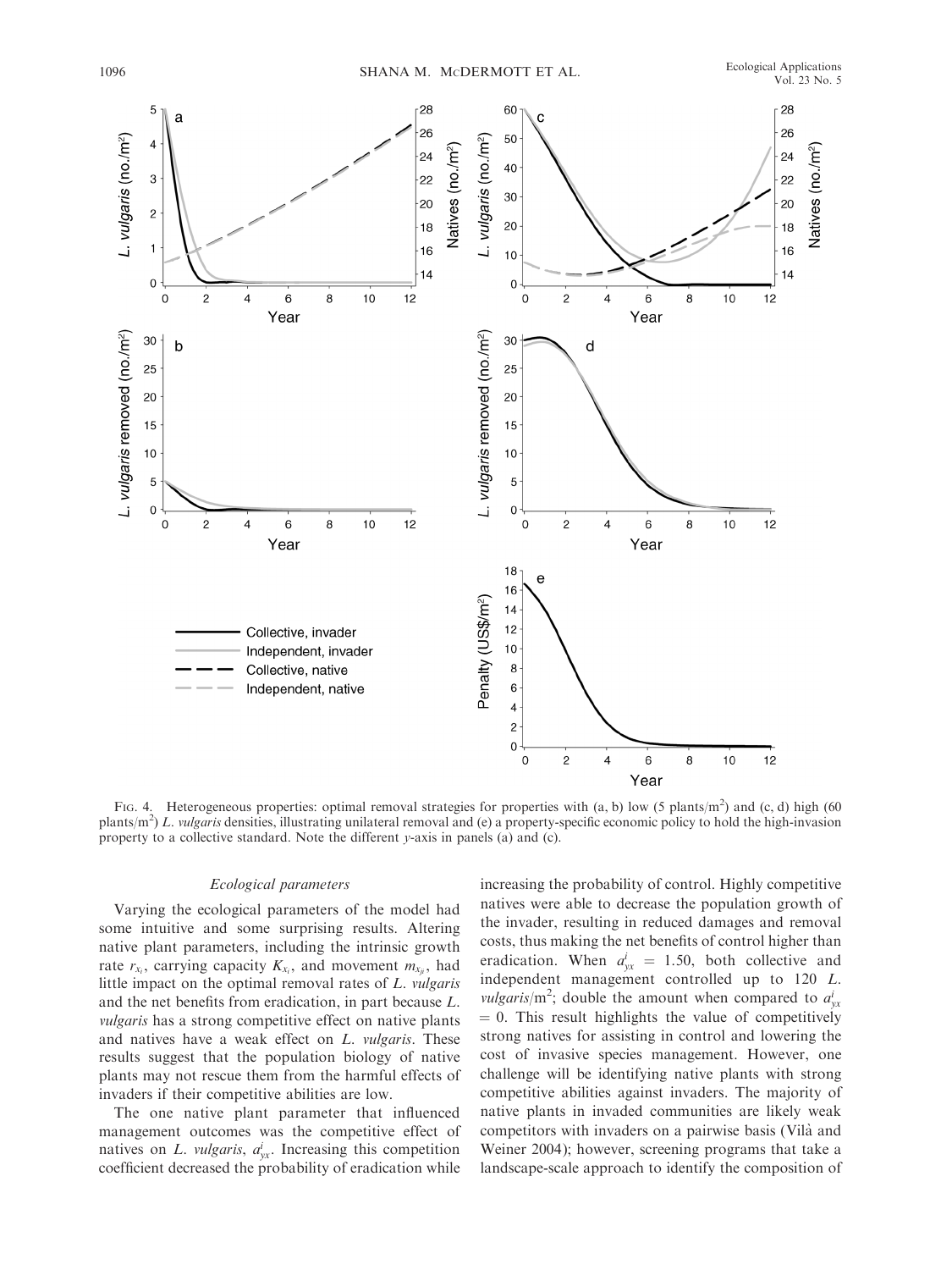native plant communities with low invasion rates may be a good starting point (Bakker and Wilson 2004).

Not surprisingly, increasing the intrinsic growth rate  $r_{y_i}$ , carrying capacity  $K_{y_i}$ , and competitive ability of the invader  $a_{xy}^i$ , resulted in higher removal rates of the invader and lower probability of eradication. However, modifying the movement of L. vulgaris  $(m_{y_{ij}})$  affected the decision to eradicate the invader depending on invader density for collective, but not independent management. At low-to-moderate densities of the invader, increasing  $m_{v}$  resulted in a decrease in L. vulgaris and an increase in natives over time for owners working collectively. The driver behind this counterintuitive result is that higher movement of the invader implies larger benefits from removing the invader to prevent its spread onto adjacent properties. This result suggests that working collectively may have the greatest benefits for invasive species that spread easily. However, this is only the case at low-tomoderate invader densities. For high densities of the invader with high values of  $m_{y_{ij}}$ , the economic costs from invader removal become so high that they outweigh any benefits under collective management, and as a result, owners managing collectively will choose to do nothing. Properties managed independently, however, do not recognize the additional benefits of reducing the spread of the invader, and thus, do not adjust their decisions based on changes in movement of the invader at any plant density.

#### Economic parameters

Varying the economic parameters provided insight into the role of government assistance for controlling and eradicating invaders. As we increased the benefit per native relative to the costs of invader removal, it became optimal to eradicate L. vulgaris over larger initial densities. Larger benefits from natives are able to offset the costs of greater invader removal rates. For example, under collective management, the likelihood of eradication increases by 10% when the per capita economic benefits of natives triple. Moreover, lower costs of L. vulgaris removal increase eradication possibilities. If we reduced removal costs by 73%, then it always became optimal to eradicate the invader. These results are similar to Grimsrud et al. (2008), who found that, if 75% of the costs of removal of the invader are shared between owners, then eradication at higher invader densities can occur. These results highlight that penalties are not the only economic policy useful for invasive species control. Accurate valuation of native species can be equally important. Also, government assistance to subsidize the cost of removal may be an important alternative (Dehnen-Schmutz et al. 2004).

We also examined the effect of damages by the invader on the model output. We found that reducing damages lead to lower likelihood of invader eradication due to the costs of removal, and conversely, increasing economic damages primarily lead to higher likelihood of eradication. Thus, educating owners about the damages they incur from invaders on their property may encourage management when the damages associated with invaders are high relative to the costs of removal (Wittenberg and Cock 2001). Moreover, research is needed that links ecological impacts of an invader to their economic damages to identify invaders with the greatest ecological and economic impacts to target for management with economic policies.

#### **CONCLUSIONS**

Here we used a bioeconomic model to illustrate that economics can be used to guide invasive species management. By developing a model with ecological, economic, and human social parameters, we were able to identify the conditions under which eradication of invasive species resulted in the highest net benefits, how managing adjacent properties collectively or independently can affect native and invader population sizes, and explored whether economic policy instruments (penalties and subsidies) can be used to encourage invasive species management. Our results have four policy implications for invasive plant management.

First, our results indicate that owners will experience the highest net benefits if they eradicate the invader at low plant densities, highlighting the importance of detecting and removing invaders early in the invasion process. Thus, policies that develop programs in invasive plant identification, removal, and their ecological and economic damages may have the greatest management impacts. This result mirrors a recent analysis suggesting that eradication campaigns against invaders are most successful at low invader densities early in the invasion process (Pluess et al. 2012). In a similar vein, invasive plant education programs targeted at the expanding edge of plant invasions or in small satellite populations may have the greatest management impacts (Moody and Mack 1988, Sharov and Liebhold 1998).

Second, our numerical simulations suggest that economic policy instruments, such as penalties or fines on property boundaries, could be useful for changing human behaviors about invasive plant management on private property. Our work is novel in that it introduces a formal penalty, which to our knowledge has been rarely done for invasive species management around property boundaries, and it may be useful for agencies overseeing large amounts of land with multiple users that also differ in shape and hence, the length of property borders. Although the model requires measurements of plant density, management agencies could focus on specific categories of invasive plant density (i.e., low, medium, and high) that could be assessed quickly and visually, yet would be more quantitative than using area infested. It is likely that any campaign for invasive plant management through penalties will only be successful at a local scale (similar to Pluess et al. 2012), given that economic costs and benefits, weeds to target, and heterogeneity in invader density will be locally or regionally specific. Moreover, qualitative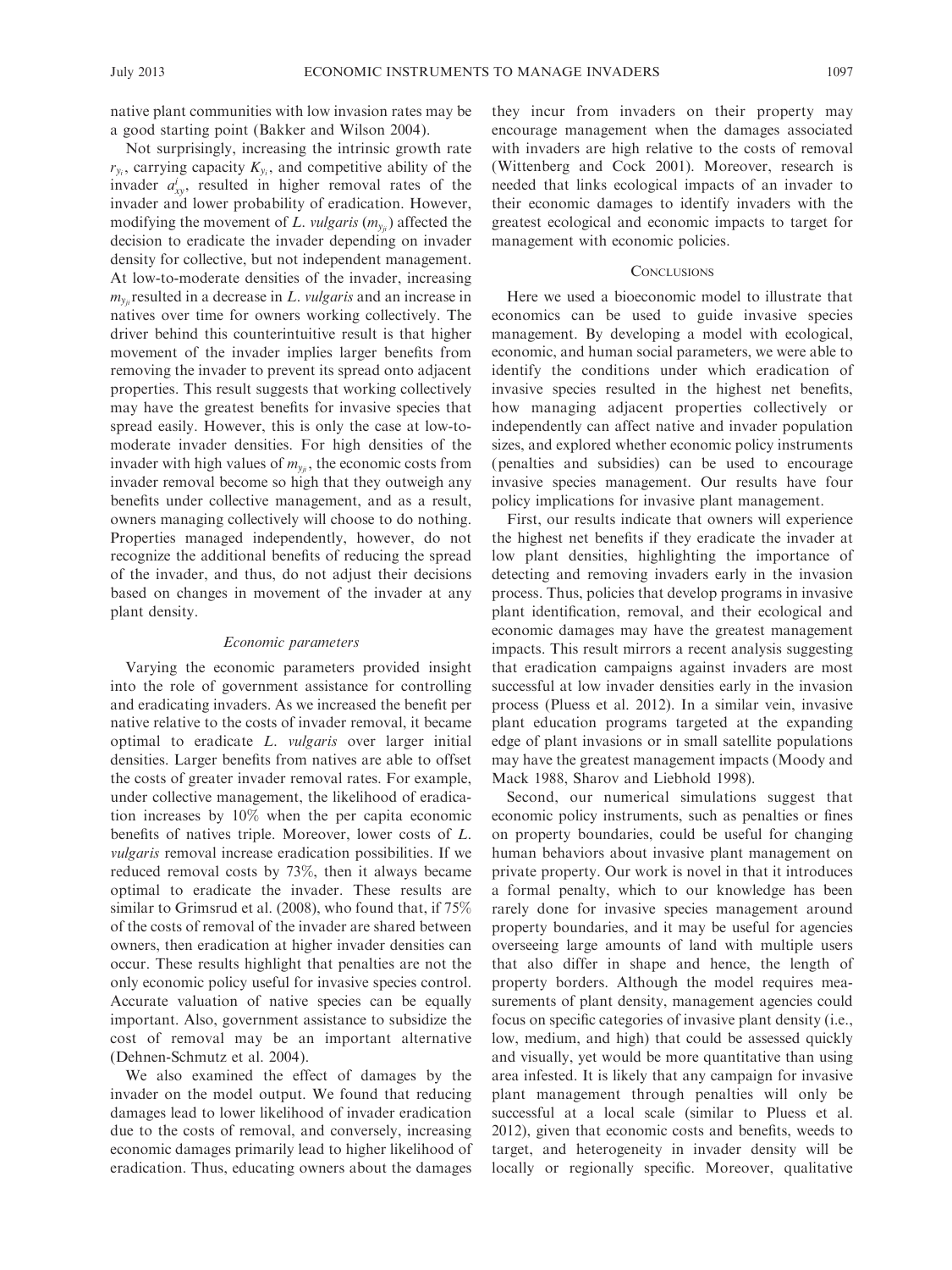assessment suggests that local and regional coordination of stakeholders may be the most effective management scheme (Epanchin-Niell et al. 2010). Further research is needed, however, to assess appropriate appraisal and enforcement approaches of any potential economic policies. For example, as one approach, the monitoring and enforcement costs to operationalize economic policy instruments, such as penalties, could come from changing the goals of existing local weed coordinators from removal to monitoring and enforcement, as well as the penalties or fines generated from the economic policy instruments themselves. Implementing these changes would require input from policy- and lawmakers at the local and national levels.

Third, our general theoretical model and simulations demonstrate that collective management generally leads to fewer invaders and more natives than independent management at moderate invasive plant densities. Collective management accounts for the spatial relationships of biological and economic interactions in invasive plant management decisions. In addition, collective management allows for a wider range of eradication possibilities. The results highlight that invasive plant management requires social, economic, and ecological solutions. Recent qualitative studies highlight the need for coordinated control efforts across management mosaics (Epanchin-Niell et al. 2010). Our results provide quantitative insight into the economic policy instruments that could be used to encourage coordination of weed management.

Fourth, the sensitivity analysis may assist managers deciding when, where, and how much time and effort to devote to invader management. For example, some invaders may not be worthwhile to manage if the economic damages incurred are too low or the costs of removal are too high. Moreover, the sensitivity analysis suggests that penalties are not the only economic policy instrument to encourage invasive plant management on private property. A reduction in the costs of L. vulgaris removal would encourage eradication under both collective and independent management and across high densities of the invader. One way that costs could be reduced is by providing subsidies for removal (Dehnen-Schmutz et al. 2004). Subsidizing the cost of removal (or a government cost-sharing program) may be more politically appealing than penalties, in part due to the unpopularity of charging for compliance, but also because a subsidy or cost-sharing program does not require the economic and ecological property information required to calculate, implement, and enforce a penalty-based program (Baumol and Oates 1971, Xepapadeas 1992).

By combining economic, ecological, and social factors, we were able to develop a theoretical model and numerical simulation of how economics can guide invasive plant management. Our results provide insight into management decisions and the economic policy instruments that could encourage invasive plant removal. Our findings suggest that economic policy instruments could be powerful tools in invasive species eradication programs. Future work will benefit from examining invasive species management policies over more than two properties and across multiple invaders simultaneously, allowing for spread and establishment uncertainty, and implementing the idea of barrier or containment zones and penalties/subsidies. The next step is to evaluate cost-effective monitoring and enforcement policies and to encourage dialog (Dietz et al. 2003) between scientists, managers, and government agencies to determine how to successfully implement economic policies to encourage invasive species removal.

#### **ACKNOWLEDGMENTS**

We thank D. Finnoff for discussions and A. Carper, Z. Gezon, J. Gutrich, R. Howarth, R. Hufbauer, J. Manson, L. Richardson, R. Schaeffer, A. Weed, and one anonymous reviewer for comments on earlier drafts of the manuscript. This work was supported by grants from the Porter Foundation for Research in Sustainability Science and the National Science Foundation (DEB-0455348 and DEB-0841862). Any opinions, findings, and conclusions or recommendations expressed in this material are those of the authors and do not necessarily reflect the views of the funding sources.

#### LITERATURE CITED

- Andersson, B. A., and S. Jacobsson. 2000. Monitoring and assessing technology choice: the case of solar cells. Energy Policy 28:1037–1049.
- Arnold, R. M. 1982. Pollination, predation and seed set in Linaria vulgaris (Scrophulariaceae). American Midland Naturalist 107:360–369.
- Aslan, C. E., m. B. Hufford, R. S. Epanchin-Niell, J. D. Port, J. P. Sexton, and T. M. Waring. 2009. Practical challenges in private stewardship of rangeland ecosystems: Yellow starthistle control in Sierra Nevadan foothills. Rangeland Ecology and Management 62:28–37.
- Bakker, J. D., and S. D. Wilson. 2004. Using ecological restoration to constrain biological invasion. Journal of Applied Ecology 41:1058–1064.
- Barbier, E. B., and J. F. Shogren. 2004. Growth with endogenous risk of biological invasion. Economic Inquiry 42:587–601.
- Baumol, W. J., and W. E. Oates. 1971. The use of standards and prices for protection of the environment. Swedish Journal of Economics 73:42–54.
- Bhat, M., and R. Huffaker. 2007. Management of a transboundary wildlife population: a self-enforcing cooperative agreement with renegotiation and variable transfer payments. Journal of Environmental Economics and Management 53:54–67.
- Brown, B. J., R. J. Mitchell, and S. A. Graham. 2002. Competition for pollination between an invasive species (purple loosestrife) and a native congener. Ecology 83:2328– 2336.
- Carder, A. C. 1963. Control of yellow toadflax (Linaria vulgaris) by grass competition plus 2, 4-D. Weeds 11:13-14.
- Caswell, H. 1986. The evolutionary demography of clonal reproduction. Pages 187–224 in J. B. C. Jackson, L. W. Buss, and R. E. Cook, editors. Population biology and evolution of clonal organisms. Yale University Press, New Haven, Connecticut, USA.
- Chiang, A. C. 1999. Elements of dynamic optimization. Waveland Press, Prospect Heights, Illinois, USA.
- Dehnen-Schmutz, K., C. Perrings, and M. Williamson. 2004. Controlling Rhododendron ponticum in the British Isles: an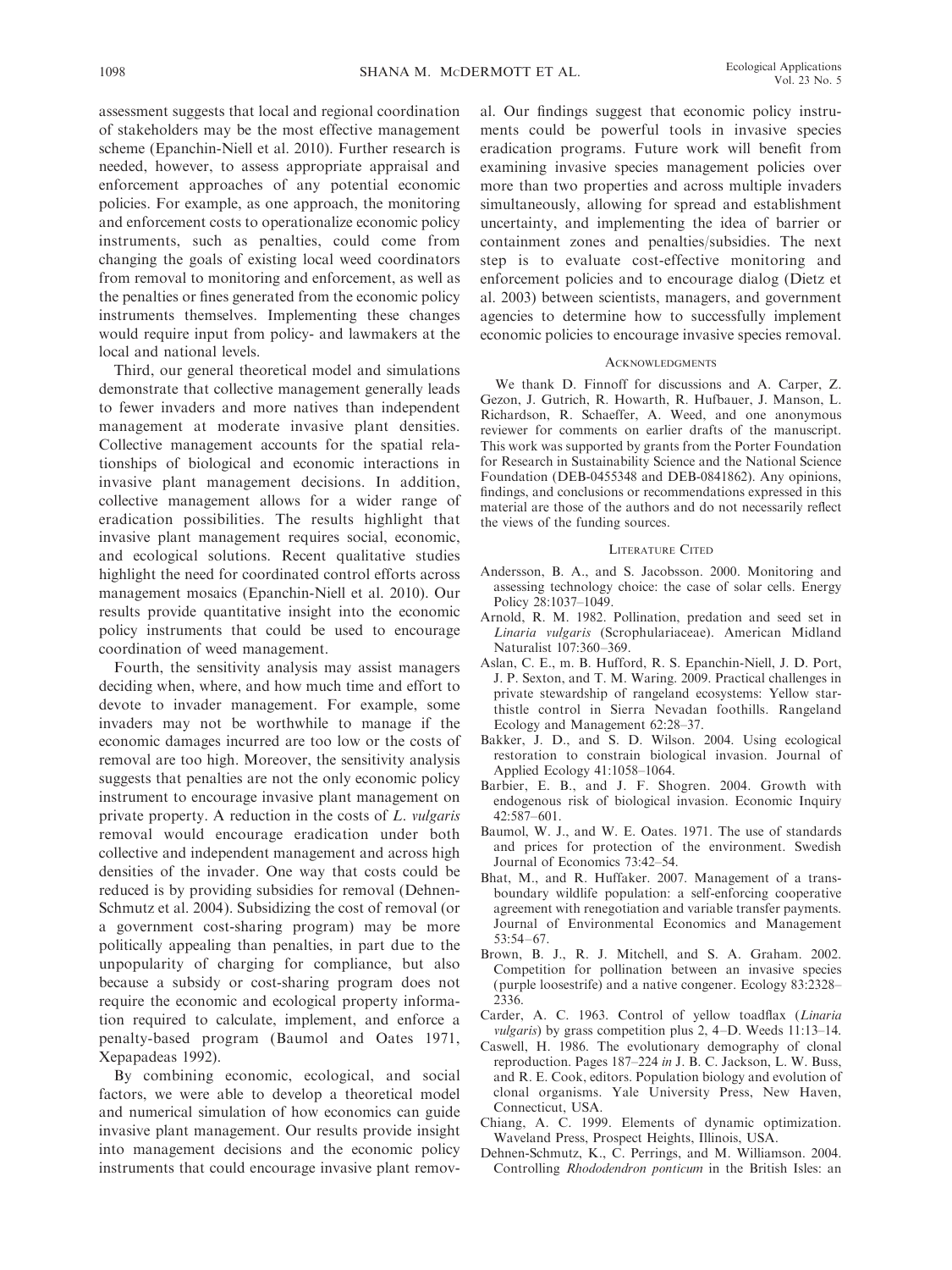economic analysis. Journal of Environmental Management 70:323–332.

- Dietz, T., E. Ostrom, and P. C. Stern. 2003. The struggle to govern the commons. Science 302:1907–1912.
- DiTomaso, J. M. 2000. Invasive weeds in rangelands: species, impacts, and management. Weed Science 48:255–265.
- Egan, J. F., and R. E. Irwin. 2008. Evaluation of the field impact of an adventitious herbivore on an invasive plant, yellow toadflax, in Colorado, USA. Plant Ecology 199:99– 114.
- Elton, C. S. 1958. The ecology of invasions by animals and plants. University of Chicago Press, Chicago, Illinois, USA.
- Emrath, P. 2009. How long buyers remain in their homes. Housing Economics. http://www.nahb.org/generic.aspx? sectionID=734&genericContentID=110770&channelID=311
- Epanchin-Niell, R. S., and A. Hastings. 2010. Controlling established invaders: integrating economics and spread dynamics to determine optimal management. Ecology Letters 13:528–541.
- Epanchin-Niell, R. S., M. B. Hufford, C. E. Aslan, J. P. Sexton, J. D. Port, and T. M. Waring. 2010. Controlling invasive species in complex social landscapes. Frontiers in Ecology and the Environment 8:210–216.
- Gavier-Pizarro, G. I., V. C. Radeloff, S. I. Stewart, C. D. Huebner, and N. S. Keuler. 2010. Housing is positively associated with invasive exotic plant species richness in New England, USA. Ecological Applications 20:1913–1925.
- Grimsrud, K. M., J. M. Chermak, J. Hansen, J. A. Thacher, and K. Krause. 2008. A two-agent dynamic model with an invasive weed diffusion externality: an application to Yellow Starthistle (Centaurea solstitialis L.) in New Mexico. Journal of Environmental Management 89:322–335.
- Gutrich, J., et al. 2005. Science in the public process of ecosystem management: lessons from Hawaii, Southeast Asia, Africa and the US Mainland. Journal of Environmental Management 76:197–209.
- Hellström, K., M. M. Kytöviita, J. Tuomi, and P. Rautio. 2006. Plasticity of clonal integration in the perennial herb Linaria vulgaris after damage. Functional Ecology 20:413–420.
- Hershdorfer, M. E., M. E. Fernandez-Gimenez, and L. D. Howery. 2007. Key attributes influence the performance of local weed management programs in the southwest United States. Rangeland Ecology and Management 60:225–234.
- Hueth, D., and U. Regev. 1974. Optimal agricultural pest management with increasing pest resistance. American Journal of Agricultural Economics 56:543–552.
- Jones, R. E., D. T. Vere, and M. H. Campbell. 2000. The external costs of pasture weed spread: an economic assessment of serrated tussock control. Agricultural Economics 22:91–103.
- Knowler, D., and E. Barbier. 2004. Importing exotic plants and the risk of invasion: are market-based instruments adequate? Ecological Economics 52:341–354.
- Lacey, J. R., C. B. Marlow, and J. R. Lane. 1989. Influence of spotted knapweed (Centaurea maculosa) on surface runoff and sediment yield. Weed Technology 3:627–631.
- Lacey, J., and B. Olsen. 1991. Environmental and economic impacts of noxious range weeds. Pages 5–16 in L. F. James, J. O. Evans, M. H. Ralphs, and R. D. Child, editors. Noxious range weeds. Westview Press, Boulder, Colorado, USA.
- Lajeunesse, S. 1999. Dalmatian and yellow toadflax. Pages 202– 216 in R. L. Sheley and J. K. Petroff, editors. Biology and management of noxious rangeland weeds. Oregon State University Press, Corvallis, Oregon, USA.
- Leonard, D., and N. Van Long. 1992. Optimal control theory and static optimization in economics. Cambridge University Press, Cambridge, Massachusetts, USA.
- Leprieur, F., O. Beauchard, S. Blanchet, T. Oberdorff, and S. Brosse. 2008. Fish invasions in the world's river systems: When natural processes are blurred by human activities. PLoS Biology 6:404–410.
- Lockwood, J. L., P. Cassey, and T. Blackburn. 2005. The role of propagule pressure in explaining species invasions. Trends in Ecology and Evolution 20:223–228.
- Mack, R. N., D. Simberloff, W. M. Lonsdale, H. Evans, M. Clout, and F. Bazzaz. 2000. Biotic invasions: causes, epidemiology, global consequences, and control. Ecological Applications 10:689–710.
- McIntosh, C. R., D. C. Finnoff, C. Settle, and J. F. Shogren. 2009. Economic valuation and invasive species. Pages 151– 179 in R. P. Keller, D. M. Lodge, M. A. Lewis, and J. F. Shogren, editors. Bioeconomics of invasive species: integrating ecology, economics, policy, and management. Oxford University Press, New York, New York, USA.
- McKee, G. J. 2006. Modeling the effect of spatial externalities on invasive species management. Agribusiness and Applied Economics Report Number 583. Agricultural Experiment Station, North Dakota State University, Fargo, North Dakota, USA.
- McKinney, M. L. 2001. Effects of human population, area, and time on non-native plant and fish diversity in the United States. Biological Conservation 100:243–252.
- Mitich, L. W. 1993. Intriguing world of weeds-yellow toadflax. Weed Technology 7:791–793.
- Moody, M. E., and R. N. Mack. 1988. Controlling the spread of plant invasions: the importance of nascent foci. Journal of Applied Ecology 25:1009–1021.
- Munzbergova, Z., M. Krivanek, A. Bucharova, V. Juklickova, and T. Herben. 2005. Ramet performance in two tussock plants: do the tussock-level parameters matter? Flora 200:275–284.
- Nadeau, L. B., M. R. T. Dale, and J. R. King. 1991. The development of spatial pattern in shoots of Linaria vulgaris (Scrophulariaceae) growing on fallow land or in a barley crop. Canadian Journal of Botany 69:2539–2544.
- Nadeau, L. B., and J. R. King. 1991. Seed dispersal and seedling establishment of Linaria vulgaris Mill. Canadian Journal of Plant Science 71:771–782.
- Olson, L. 2006. The economics of terrestrial invasive species: a review of the literature. Agricultural and Resource Economics Review 35:178–194.
- Olson, L. J., and S. Roy. 2002. The economics of controlling a stochastic biological invasion. American Journal of Agricultural Economics 84:1311–1316.
- Olson, M. 1965. The logic of collective action: public goods and the theory of groups. Harvard University Press, Cambridge, Massachusetts, USA.
- Pauchard, A., P. B. Alaback, and E. G. Edlund. 2003. Plant invasions in proptected areas at multiple scales: Linaria vulgaris (Scrophulariaceae) in the West Yellowstone area. Western North American Naturalist 63:416–428.
- Paynter, Q., and G. J. Flanagan. 2004. Integrating herbicide and mechanical control treatments with fire and biological control to manage an invasive wetland shrub, Mimosa pigra. Journal of Applied Ecology 41:615–629.
- Pimentel, D., R. Zuniga, and D. Morrison. 2005. Update on the environmental and economic costs associated with alieninvasive species in the United States. Ecological Economics 52:273–288.
- Pluess, T., R. Cannon, V. Jarosik, J. Pergl, P. Pysek, and S. Bacher. 2012. When are eradication campaigns successful? A test of common assumptions. Biological Invasions 14:1365– 1378.
- Prather, T. S., R. H. Callihan, and D. C. Thill. 1991. Common crupina: biology, management and eradication. Report CIS 880. University of Idaho, Moscow, Idaho, USA.
- Pysek, P., and D. Richardson. 2010. Invasive species, environmental change and management, and health. Annual Review of Environment and Resources 35:25–55.
- Rich, K. M., A. Winter-Nelson, and N. Brozovic. 2005. Modeling regional externalities with heterogeneous incentives and fixed boundaries: applications to Foot and Mouth